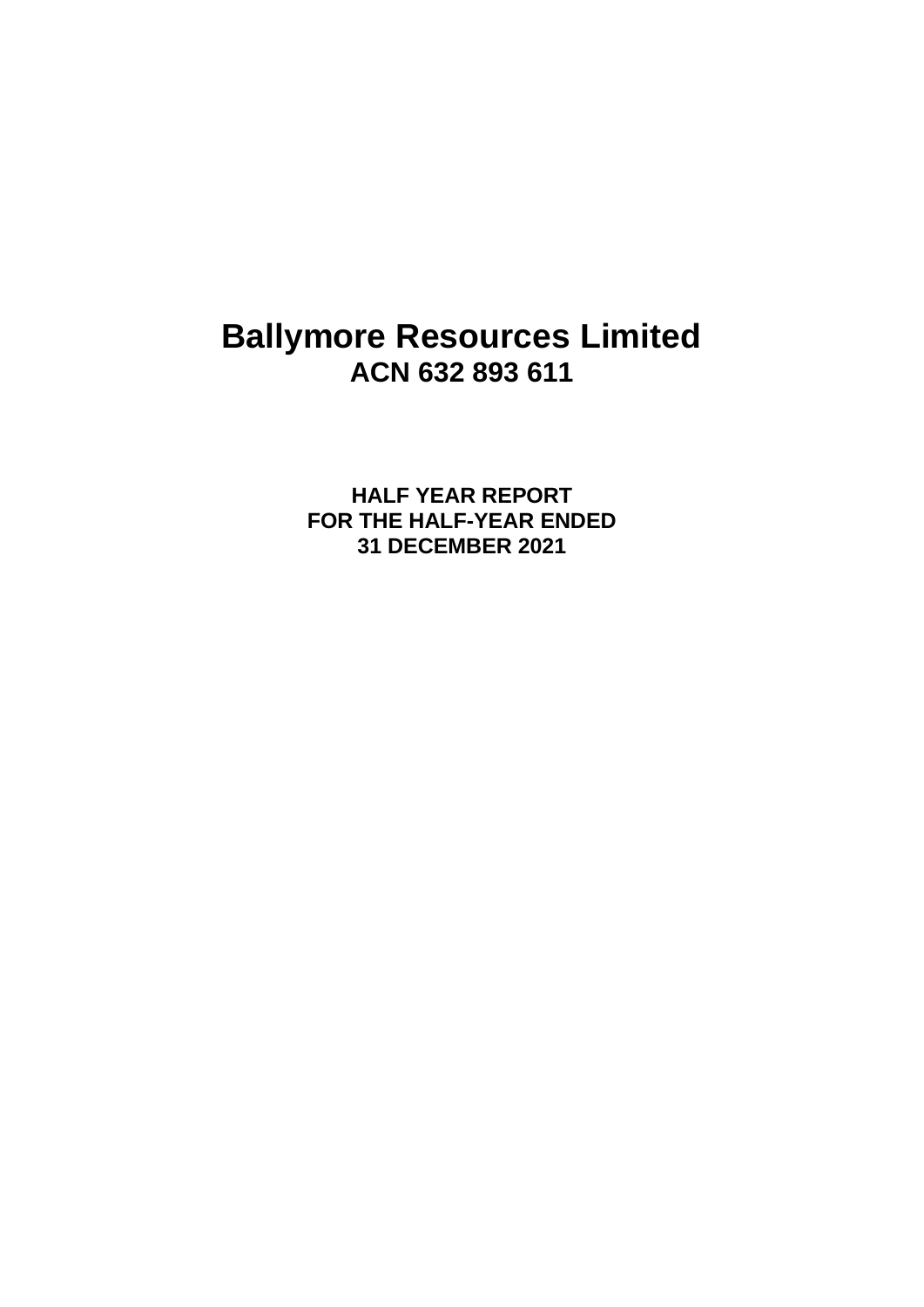## **Contents**

| <b>Cautionary Statements</b>                               | $\overline{2}$ |
|------------------------------------------------------------|----------------|
| Corporate Information                                      | 3              |
| Directors' Report                                          | 4              |
| Auditor's Independence Declaration                         | $\overline{7}$ |
| Statement of Profit or Loss and Other Comprehensive Income | 8              |
| <b>Statement of Financial Position</b>                     | 9              |
| Statement of Changes in Equity                             | 10             |
| <b>Statement of Cash Flows</b>                             | 11             |
| Notes to The Financial Statements                          | 12             |
| Directors' Declaration                                     | 18             |
| Independent Auditor's Report                               | 19             |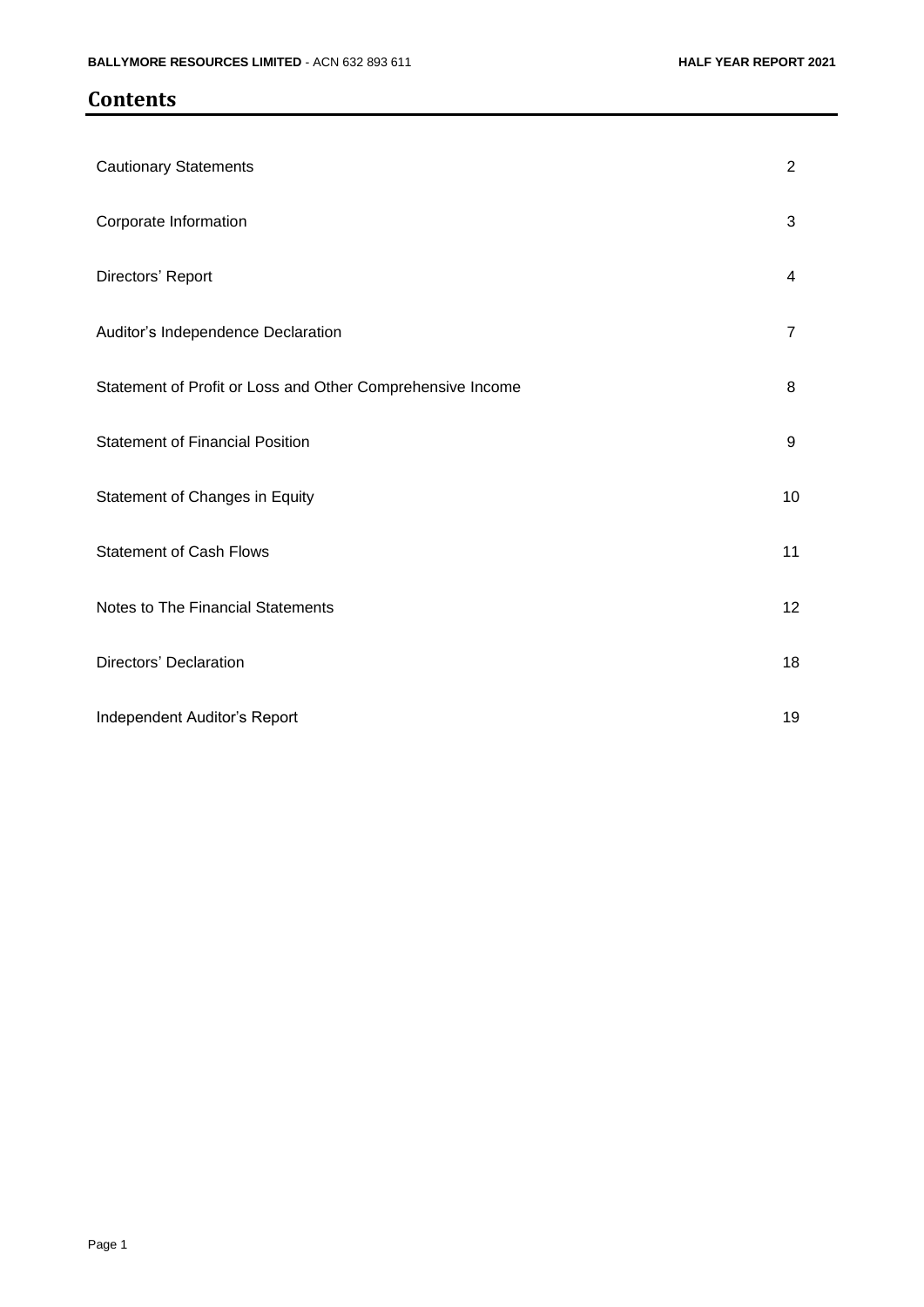### **Cautionary Statements**

#### **Forward-looking statements**

This document may contain certain forward-looking statements. Such statements are only predictions, based on certain assumptions and involve known and unknown risks, uncertainties and other factors, many of which are beyond the Company's control. Actual events or results may differ materially from the events or results expected or implied in any forward-looking statement.

The inclusion of such statements should not be regarded as a representation, warranty or prediction with respect to the accuracy of the underlying assumptions or that any forward-looking statements will be or are likely to be fulfilled. Ballymore Resources Ltd undertakes no obligation to update any forward-looking statement to reflect events or circumstances after the date of this document (subject to securities exchange disclosure requirements).

The information in this document does not take into account the objectives, financial situation or particular needs of any person or organisation. Nothing contained in this document constitutes investment, legal, tax or other advice.

#### **Competent Person Statement**

The information in this report that relates to Exploration Results is based on information compiled or reviewed by Mr David A-Izzeddin. The Company is not aware of any new information or data that materially affects the information included in these Company Announcements and in the case of reported Mineral Resources, all material assumptions and technical parameters underpinning the estimates continue to apply and have not materially changed. Mr A-Izzeddin is a Member of The Australasian Institute of Geoscientists and is an employee of the Company. Mr A-Izzeddin has sufficient experience which is relevant to the style of mineralisation and type of deposit under consideration and to the activity which he is undertaking to qualify as a Competent Person as defined in the 2012 Edition of the 'Australasian Code for Reporting of Exploration Results, Mineral Resources and Ore Reserves'. Mr A-Izzeddin consents to the inclusion in the report of the matters based on his information in the form and context in which it applies. The Exploration Targets described in this report are conceptual in nature and there is insufficient information to establish whether further exploration will result in the determination of Mineral Resources.

#### **Exploration Results & Exploration Target**

Ballymore confirms that Exploration Results and Exploration Targets used in this document were estimated, reported and reviewed in accordance with the guidelines of the Australian Code for the Reporting of Exploration Results, Mineral Resources and Ore Reserves (The JORC Code) 2012 edition. Ballymore confirms that it is not aware of any new information or data that materially affects the Exploration Results or Exploration Target information included in the following announcements:

- \*1 Ballymore Prospectus released on 1 September 2021
- \*2 "Initial results for Dittmer underground sampling & drilling" released on 29 September 2021
- \*3 "High grade drilling results and visible gold at Dittmer" released on 25 October 2021
- \*4 "Ruddygore IP Survey Confirms Large Copper Target" released 10 November 2021
- \*5 "Acquisition of 100% of Ravenswood Project" released on 18 November 2021
- \*6 "Seventy Mile Mount Drilling & CEI Drill Hole Completed" released on 14 December 2021
- \*7 "High Grade Rock Chip Samples Confirm Gold-Silver Potential at Day Dawn" released on 20 January 2022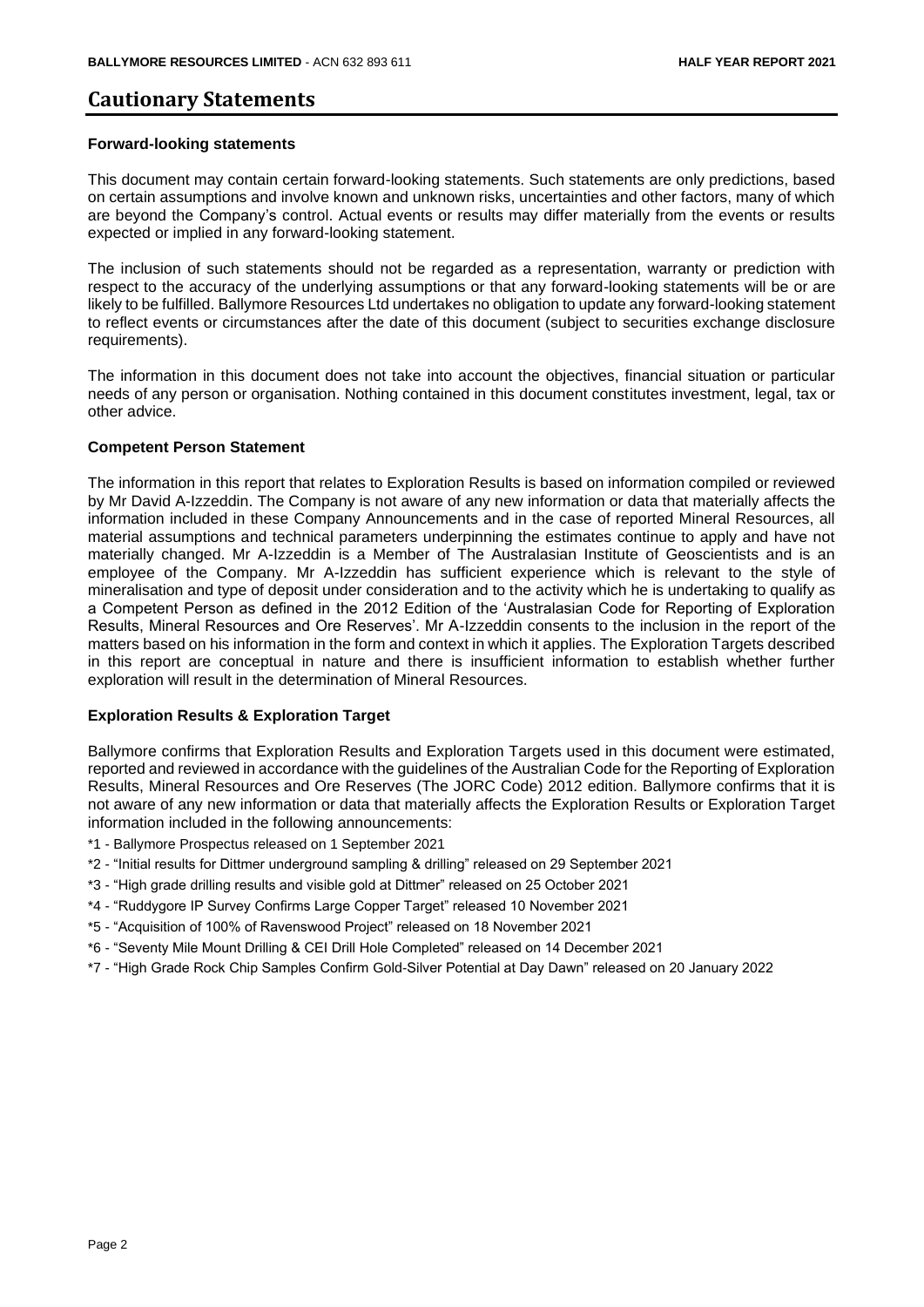## **Corporate Information**

#### **Directors and Company Secretary**

David A-Izzeddin Andrew Gilbert Nicholas Jorss Andrew Greville Duncan Cornish (Company Secretary)

#### **Head Office and Registered Office**

Suite 606, Level 6, 10 Market Street Brisbane QLD 4000 Phone: (07) 3212 6299 Fax: (07) 3212 6250 www.ballymoreresources.com

#### **Auditors**

BDO Audit Pty Ltd Level 10, 12 Creek Street Brisbane QLD 4000 Tel: +61 7 3237 5999 Fax: +61 7 3221 9227 www.bdo.com.au

#### **Share Registry**

Link Market Services Limited Level 21, 10 Eagle Street Brisbane QLD 4000 Tel: 1300 554 474 www.linkmarketservices.com.au

#### **Stock Exchange Listing**

Australian Securities Exchange Ltd ASX Code: BMR

#### **Australian Company Number**

632 893 611

#### **Solicitor**

Colin Biggers & Paisley Pty Ltd Level 35, 1 Eagle Street Brisbane QLD 4000

#### **Banker**

Westpac Banking Corporation Limited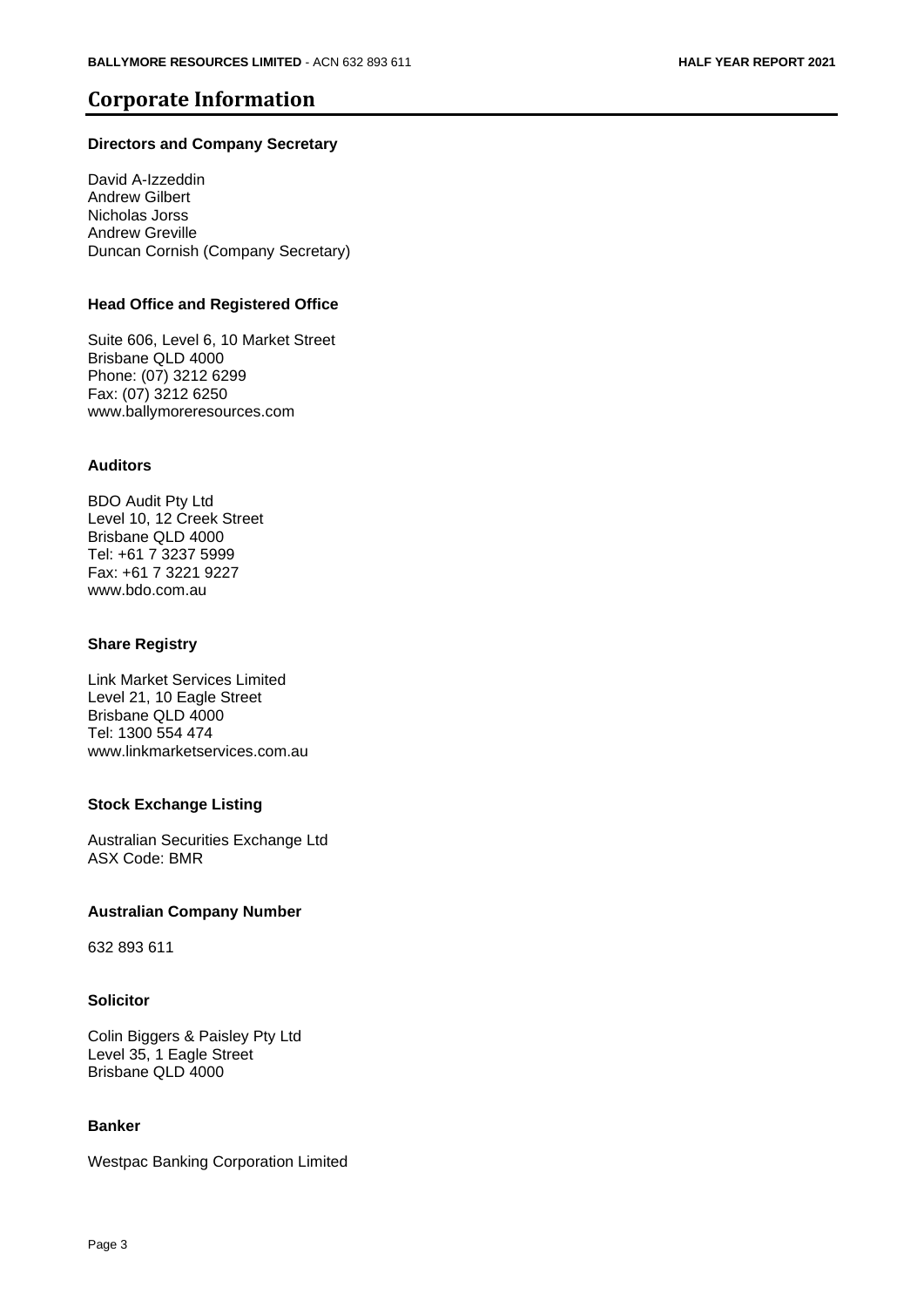## **Directors' Report**

The directors submit their report on Ballymore Resources Limited (**Ballymore** or the **Company**) at the end of, and during, the period ended 31 December 2021.

#### **DIRECTORS**

The following persons were directors of Ballymore during the financial period and up to the date of this report, unless otherwise stated:

- David A-Izzeddin
- Andrew Gilbert
- Nicholas Jorss
- Andrew Greville (appointed 13 December 2021)

#### **COMPANY SECRETARY**

Duncan Cornish was company secretary of Ballymore during the financial period and up to the date of this report.

#### **PRINCIPAL ACTIVITIES**

The principal activity of the Company during the period was gold and base metal exploration.

Since the incorporation of Ballymore Resources Pty Ltd on 12 April 2019, the Company has been compiling and exploring a portfolio of gold and base metal projects in Queensland.

#### **REVIEW OF RESULTS**

The loss after tax for the period ended 31 December 2021 was \$351,015 (2020: \$178,650).

#### **REVIEW OF OPERATIONS**

#### *Exploration*



The key exploration activities undertaken during the period are set out below:

#### Dittmer Project

An initial underground channel sampling and drilling program was completed at Dittmer.

Channel sampling of historic Dittmer workings defined significant high grade remnant zones with 24 out of 33 underground samples exceeding 10g/t Au and 10 samples exceeding 100 g/t Au including a best result of 0.4m @ 207g/t Au, 2.97% Cu & 76 g/t Ag.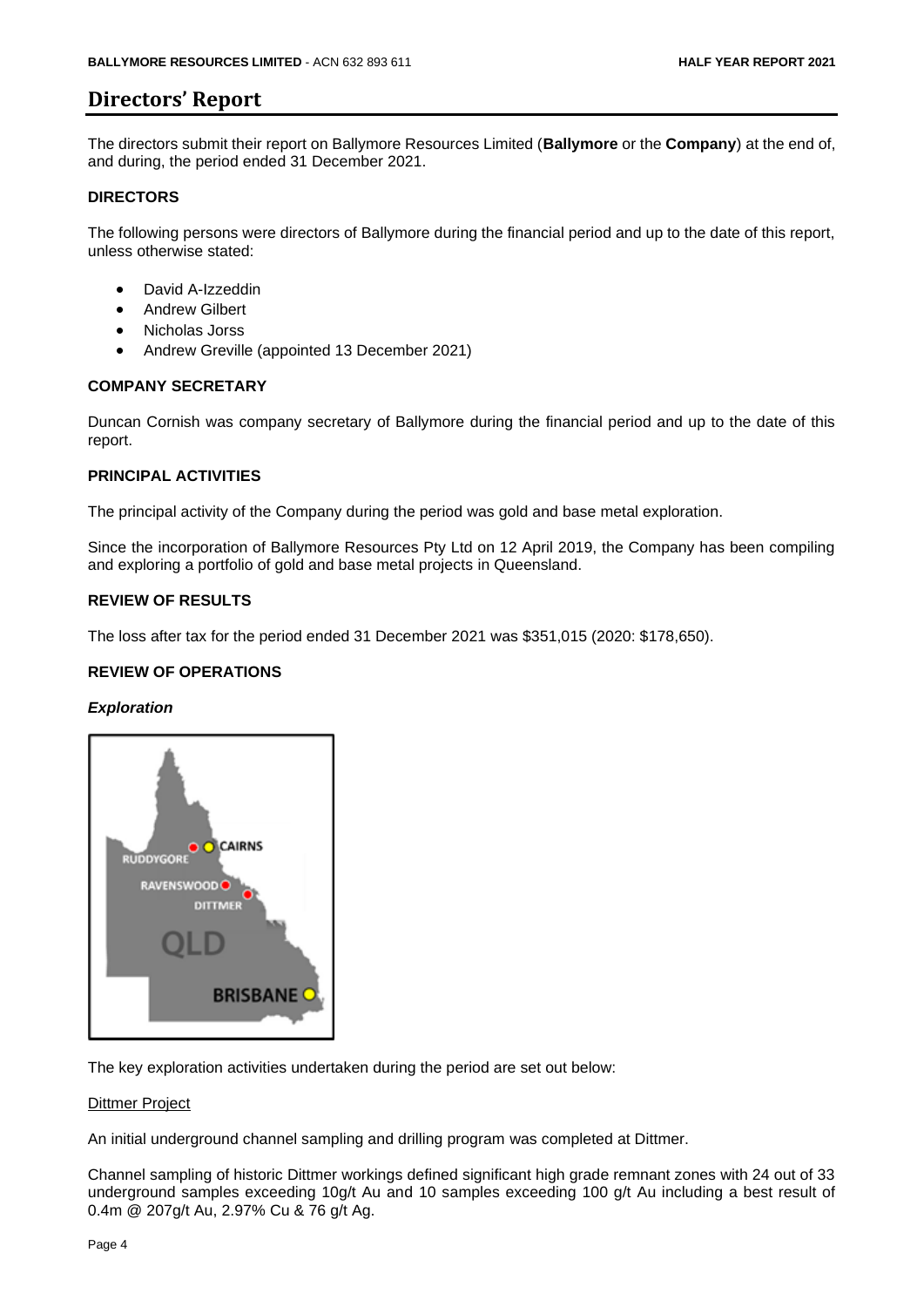## **Directors' Report**

The underground drilling program completed at Dittmer gold and copper mine reported significant drill intersections including:

- 9.1m @ 3.02 g/t Au (including 2.05m @ 11.64 g/t Au); and
- 12.0m  $@$  2.44 g/t Au (including 4.35m  $@$  4.89 g/t Au)

This drilling program has demonstrated that a previously unidentified structure (the Dittmer Shear) has displaced the lode, and significant extensions potentially exist at near surface levels. This fault has displaced the lode by 30m from the mined lode and has not been recognised prior to the current drilling program. Drill holes DTDD003, DTDD004, DTDD005B and DTDD007 have all reported two or more intersections which are interpreted to be fault repetitions and splays of the Duffer Lode.

Other field activities completed during the half year included prospecting and site inspection of the Andromache porphyry copper target on EPM 27282 in preparation for an extensive soil sampling program. In addition, mapping and soil sampling programs have been undertaken over Golden Treasure prospect on EPM 26912 and Cedar Ridge prospect on EPM 27282.

#### Ravenswood Project

During the half-year ended 31 December 2021 Ballymore earned a 51% stake in the Ravenswood JV project, then signed a binding agreement (with JV partner ActivEX) to acquire the remaining 49% interest in the Ravenswood Project in consideration for issuing 2.0 million ordinary shares in Ballymore.

The Company was successful with a CEI grant for \$100,000 from Queensland State Government to drill test the Matthews Pinnacle Target.

Initial drilling of the Seventy Mile Mount and Matthews Pinnacle breccia targets was subsequently completed, with broad zones of the anticipated breccia-and-vein-hosted mineralisation intersected. Both of these drilling targets are located within the highly prospective Mount Leyshon Corridor, some 20 km south of Charters Towers and 7 km east-northeast of Mount Leyshon, and represent significant hydrothermal breccia and vein targets, similar in style to the Mount Leyshon (3.8 Moz Au) and Mount Wright (1.0 Moz Au) gold deposits. Assay results are pending.

Other field activities completed at Ravenswood during the half year included prospecting, rock chip sampling and soil sampling surveys at Day Dawn (EPM 18426 – 385 samples), SE Anomaly (EPM 18426 – 1,756 samples), King Solomon (EPM 18637 – 1,759 samples) and Tea Tree Creek (EPM 25467 – 1,031 samples).

Rock chip assay results from the Day Dawn area have confirmed a significant new gold-silver mineralised system along strike from the Mount Wright and Hadleigh Castle mines. Rock chip results included rock chips up to 127.5 g/t Au, 2770 g/t Ag & 6.84% Pb. Out of 41 samples, 33 samples exceeded 1 g/t Au, and 17 samples exceeded 10 g/t Au. In addition, many samples reported anomalous lead and silver, with 8 samples exceeding 1000 g/t Ag and 23 samples exceeding 1.0% Pb.

Results from the SE Anomaly program have also been received and identified a 1,000m gold-in-soil anomaly with significant copper mineralisation (malachite) in the area. 31 rock chip samples (of 164 total samples) exceeded 1% copper and 26 samples exceeded 1g/t gold. The best gold rock sample result was 59.8 g/t Au and the best copper rock chip reported 9.9% Cu.

#### Ruddygore Project

An IP-resistivity geophysics survey conducted during the period over the Ruddygore mine area identified an untested 1,000m long by 300m wide chargeability anomaly that corresponds closely with a strong, copper-insoil anomaly, a significant magnetic anomaly and underlies historic copper workings.

A 2,500m diamond and RC drilling program is planned to commence in the first quarter of (calendar) 2022 targeting extensions to the historic copper workings and the extensive geophysical anomalies.

In addition, a small IP-resistivity survey was completed at Torpy's Crooked Creek silver-lead-zinc target, comprising 5 lines for 8 line-km of data, defining two anomalies. The Torpy's Crooked Creek mine historically reported production grades of 15.3% lead and 435 g/t silver and identification of these anomalies provides for future targeted drill-testing.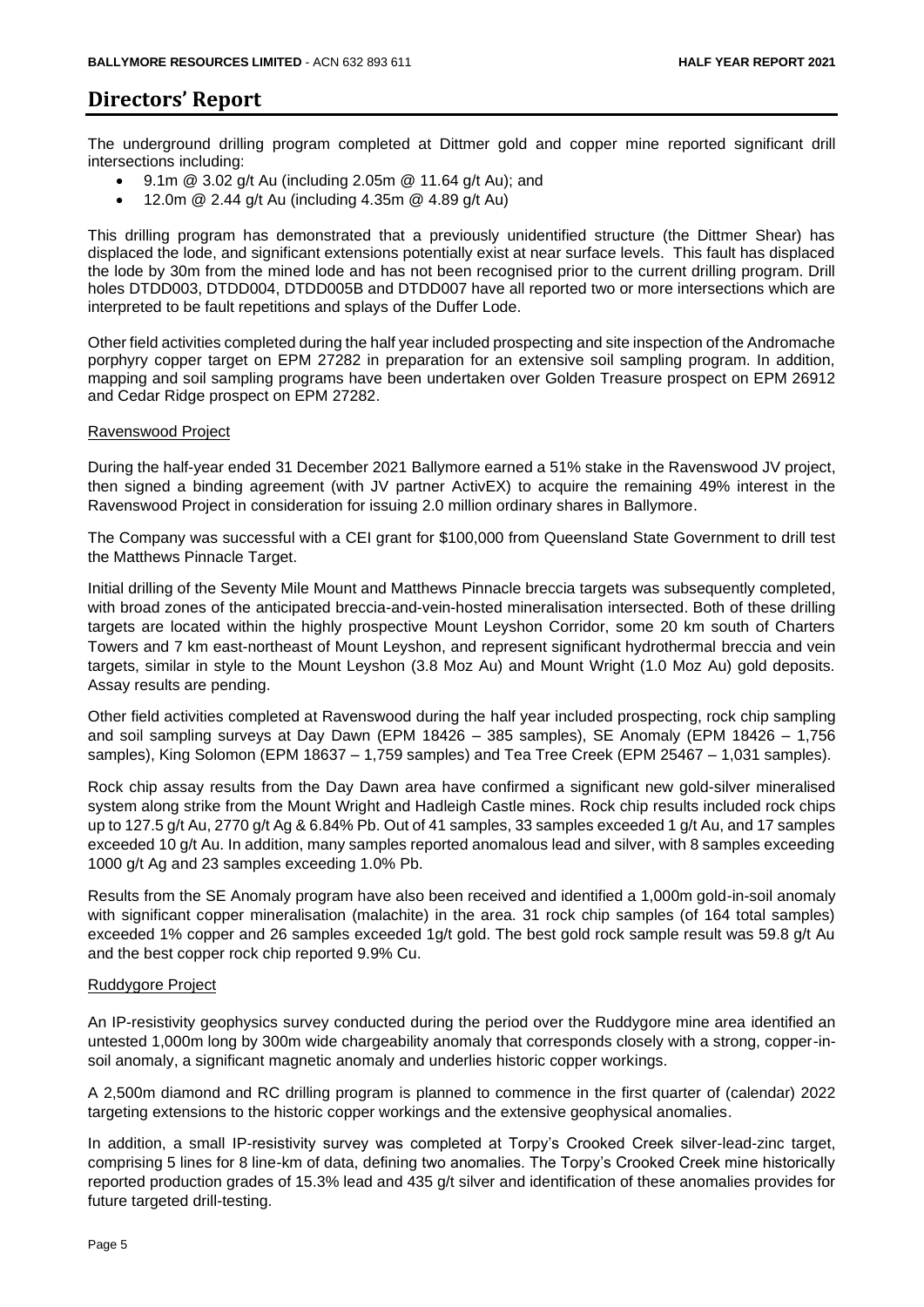## **Directors' Report**

Other work completed during the half year includes prospecting and soil sampling at Eureka Creek (EPM 15047 – 88 samples) and Unnamed 507858 prospect (EPM 15053 – 126 samples).

#### *Corporate*

As at 30 June 2021, the Company had 120,356,132 ordinary shares and 5,520,000 options on issue.

On 23 July 2021, the Company completed a selective buy back (for nominal consideration) and a cancellation of 33,998,243 shares.

On 31 August 2021, 35,000,000 shares were issued as part of the Company's Initial Public Offering (IPO) on the ASX, raising \$7,000,000 (before costs). On 1 September 2021 the Company was admitted to the Official List of the ASX.

On 2 December 2021, the Company issued 2,000,000 shares to acquire the remaining 49% interest in the Ravenswood Project.

As at 31 December 2021, and as at the date of this report, the Company had 123,357,889 ordinary shares and 5,520,000 options on issue.

Andrew Greville was appointed as a Non-Executive Director of the Company on 13 December 2021. Andrew is a senior international mining executive with over 36 years' experience in the fields of business development, mergers and acquisitions, product marketing and strategy.

#### **COVID-19 Impact**

The COVID-19 pandemic has impacted the Company on several fronts. The exploration program was impacted by intra-state travel restrictions for the exploration team and also additional costs to keep the team on site and compliant with Queensland Government regulations. These measures have not only limited movement of people, but also, as a result, the supply of goods and services. Supply chains have been disrupted and it is not known whether the proposed rollouts of vaccines will prevent further restrictions on the movement of people, the disruption of supply chains and resulting adverse economic impacts. Disruptions caused by ongoing outbreaks of COVID–19 may give rise to economic uncertainty, limiting the Company's ability to move personnel and equipment to and from exploration projects, cause delays or cost increases and adversely impact the performance of the Company and the price of its Securities. Social distancing restrictions and inter-state travel restrictions have resulted in roadshows, investor meetings and board meetings being scheduled as virtual events.

#### **EVENTS SUBSEQUENT TO REPORTING DATE**

No matters or circumstances have arisen since the end of the period which will significantly affect, or may significantly affect, the state of affairs or operations of in future financial periods.

#### **AUDITOR'S DECLARATION OF INDEPENDENCE**

The auditor's independence declaration for the period ended 31 December 2021 has been received and is included within the financial statements.

This report is made in accordance with a resolution of Directors, pursuant to section 306(3)(a) of the Corporation Act 2001.

Signed on behalf of the Directors.

Nick Jorss **Director** Dated: 2 March 2022 Brisbane, Queensland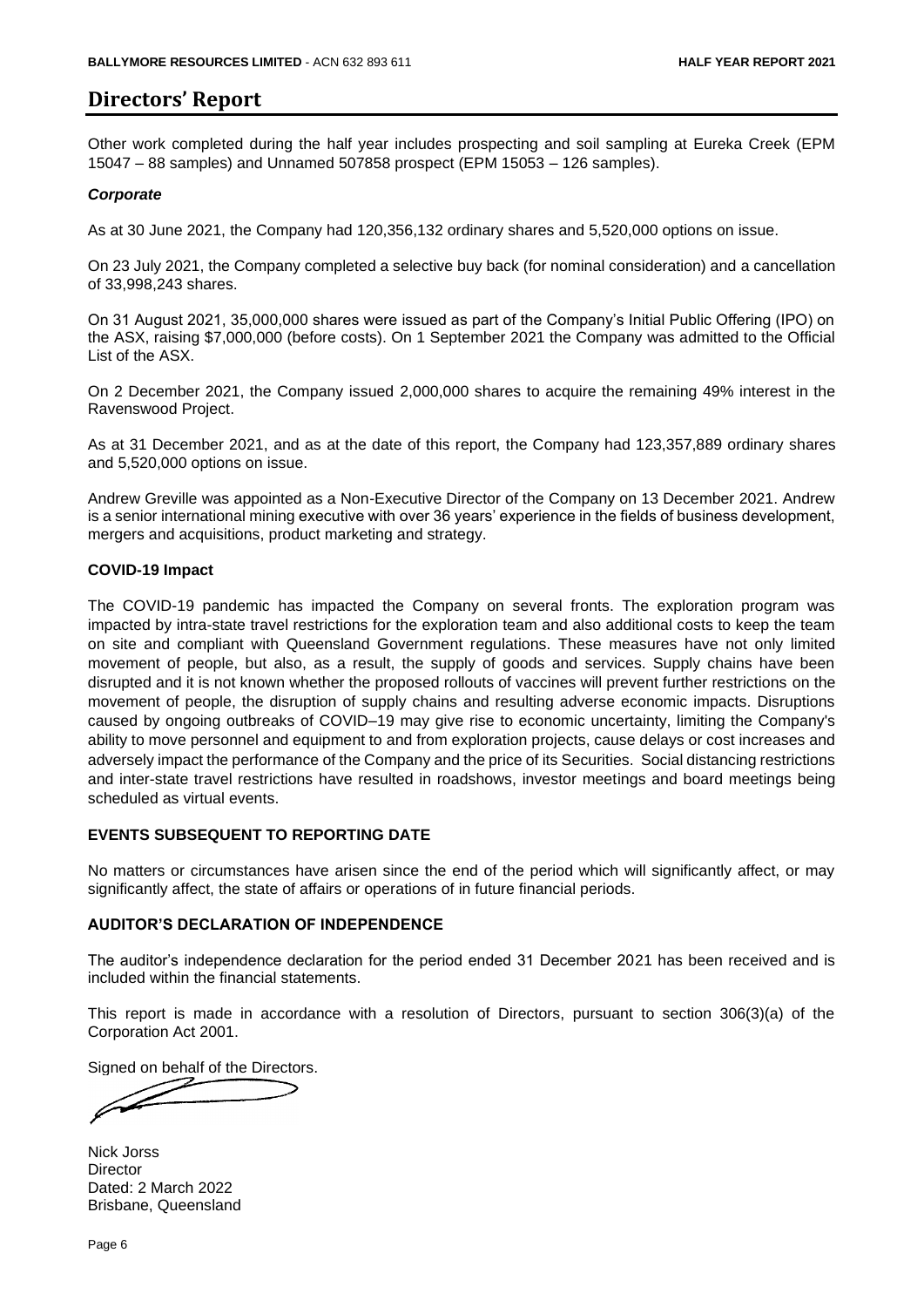### **Auditor's Independence Declaration**



Tel: +61 7 3237 5999 Fax: +61 7 3221 9227 **www.bdo.com.au** 

Level 10, 12 Creek St Brisbane QLD 4000 GPO Box 457 Brisbane QLD 4001 Australia

#### **DECLARATION OF INDEPENDENCE BY R M SWABY TO THE DIRECTORS OF BALLYMORE RESOURCES LIMITED**

As lead auditor for the review of Ballymore Resources Limited for the half-year ended 31 December 2021, I declare that, to the best of my knowledge and belief, there have been:

- 1. No contraventions of the auditor independence requirements of the *Corporations Act 2001* in relation to the review; and
- 2. No contraventions of any applicable code of professional conduct in relation to the review.

Kirfwalzy

**R M Swaby**  Director

**BDO Audit Pty Ltd**

Brisbane, 2 March 2022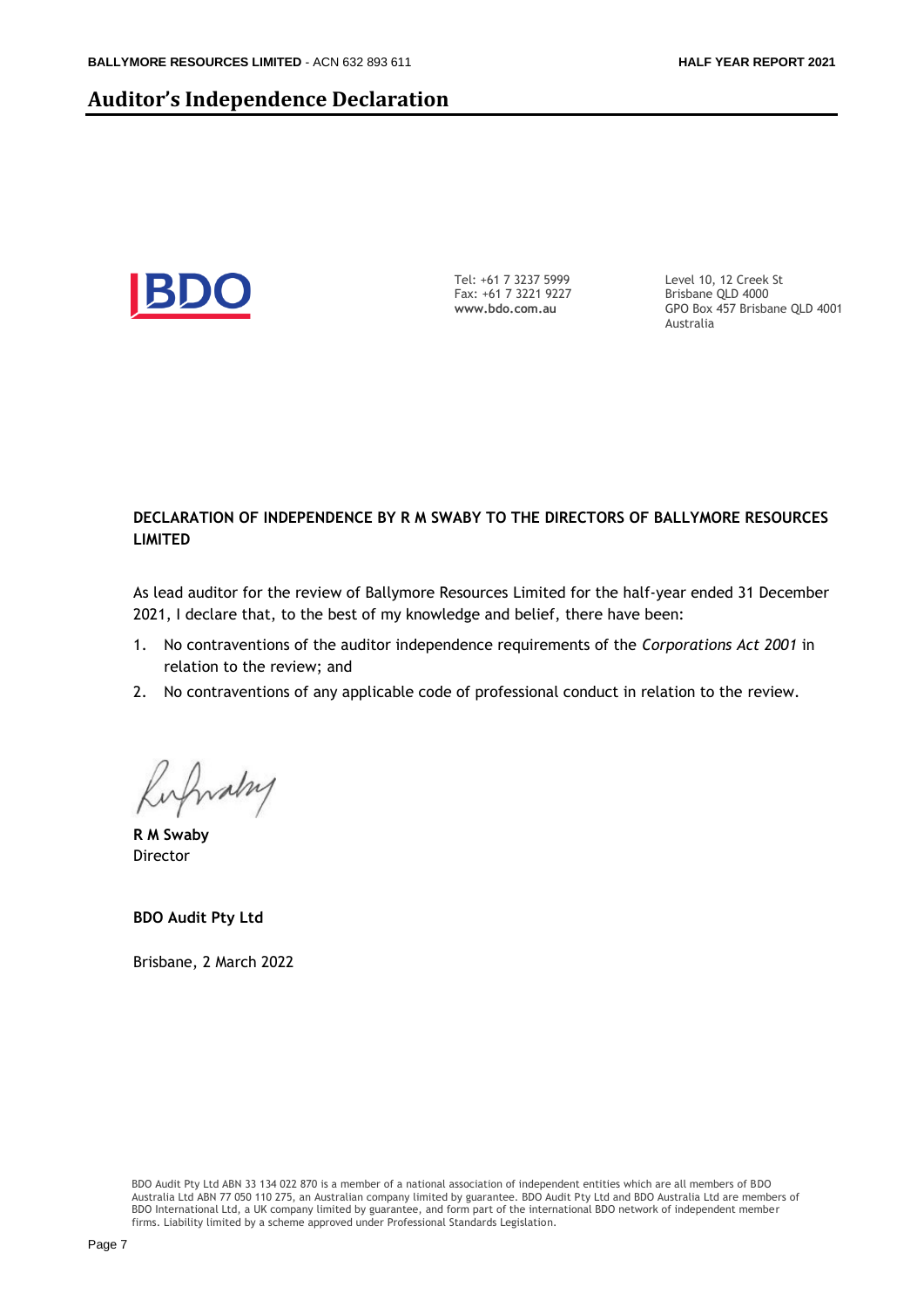## **Statement of Profit or Loss and Other Comprehensive Income for the halfyear ended 31 December 2021**

|                                                                                    | <b>Note</b> | 31 Dec 2021<br>\$ | 31 Dec 2020<br>\$ |
|------------------------------------------------------------------------------------|-------------|-------------------|-------------------|
| Other income                                                                       |             | 193               | 313               |
| Corporate and administrative expenses                                              |             | (127, 315)        | (23, 583)         |
| Legal expenses                                                                     |             | (41, 371)         | (3,751)           |
| Employee benefits expenses                                                         |             | (180, 706)        | (41, 648)         |
| Share-based payments                                                               | 10          |                   | (109, 981)        |
| <b>Exploration expenses</b>                                                        |             | (1, 816)          |                   |
| Loss before income tax expense                                                     |             | (351, 015)        | (178, 650)        |
| Income tax expense                                                                 |             |                   |                   |
| Loss for the year                                                                  |             | (351, 015)        | (178, 650)        |
|                                                                                    |             |                   |                   |
| Other comprehensive income                                                         |             |                   |                   |
| Other comprehensive income for the year, net of tax                                |             |                   |                   |
| Total comprehensive loss for the year                                              |             | (351, 015)        | (178, 650)        |
|                                                                                    |             |                   |                   |
| Total comprehensive loss for the year attributable to the<br>owners of the Company |             | (351, 015)        | (178, 650)        |
|                                                                                    |             |                   |                   |
| Loss per share attributable to owners of the company                               |             | <b>Cents</b>      | <b>Cents</b>      |
| Basic and diluted earnings per share                                               |             | (0.3)             | (0.3)             |
|                                                                                    |             |                   |                   |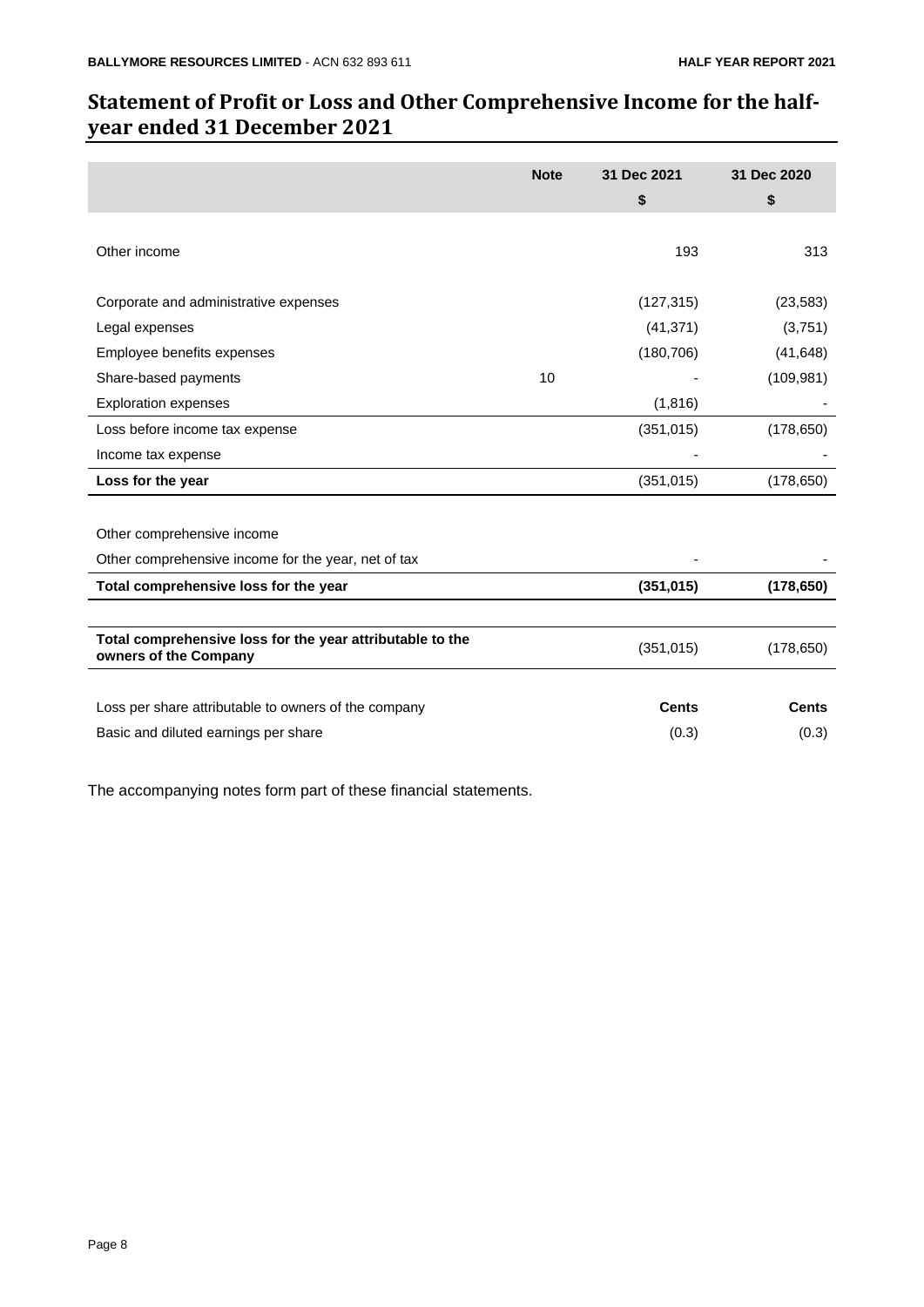## **Statement of Financial Position As at 31 December 2021**

|                                   | <b>Note</b>    | 31 Dec 2021   | 30 Jun 2021 |
|-----------------------------------|----------------|---------------|-------------|
|                                   |                | \$            | \$          |
|                                   |                |               |             |
| <b>CURRENT ASSETS</b>             |                |               |             |
| Cash and cash equivalents         | $\overline{c}$ | 4,886,797     | 224,132     |
| <b>Receivables</b>                |                | 112,837       | 65,692      |
| Prepayments                       |                | 29,791        | 69,047      |
| <b>Total Current Assets</b>       |                | 5,029,425     | 358,871     |
|                                   |                |               |             |
| <b>NON-CURRENT ASSETS</b>         |                |               |             |
| Property, plant and equipment     |                | 129,341       | 147,122     |
| Exploration and evaluation assets | 3              | 5,522,332     | 3,479,415   |
| <b>Total Non-Current Assets</b>   |                | 5,651,673     | 3,626,537   |
|                                   |                |               |             |
| <b>TOTAL ASSETS</b>               |                | 10,681,098    | 3,985,408   |
|                                   |                |               |             |
| <b>CURRENT LIABILITIES</b>        |                |               |             |
| Trade and other payables          |                | 292,094       | 272,121     |
| <b>Total Current Liabilities</b>  |                | 292,094       | 272,121     |
|                                   |                |               |             |
| <b>TOTAL LIABILITIES</b>          |                | 292,094       | 272,121     |
|                                   |                |               |             |
| <b>NET ASSETS</b>                 |                | 10,389,004    | 3,713,287   |
|                                   |                |               |             |
| <b>EQUITY</b>                     |                |               |             |
| Issued capital                    | $\overline{4}$ | 11,240,349    | 4,213,617   |
| Reserves                          |                | 381,527       | 381,527     |
| <b>Accumulated losses</b>         |                | (1, 232, 872) | (881, 857)  |
| <b>TOTAL EQUITY</b>               |                | 10,389,004    | 3,713,287   |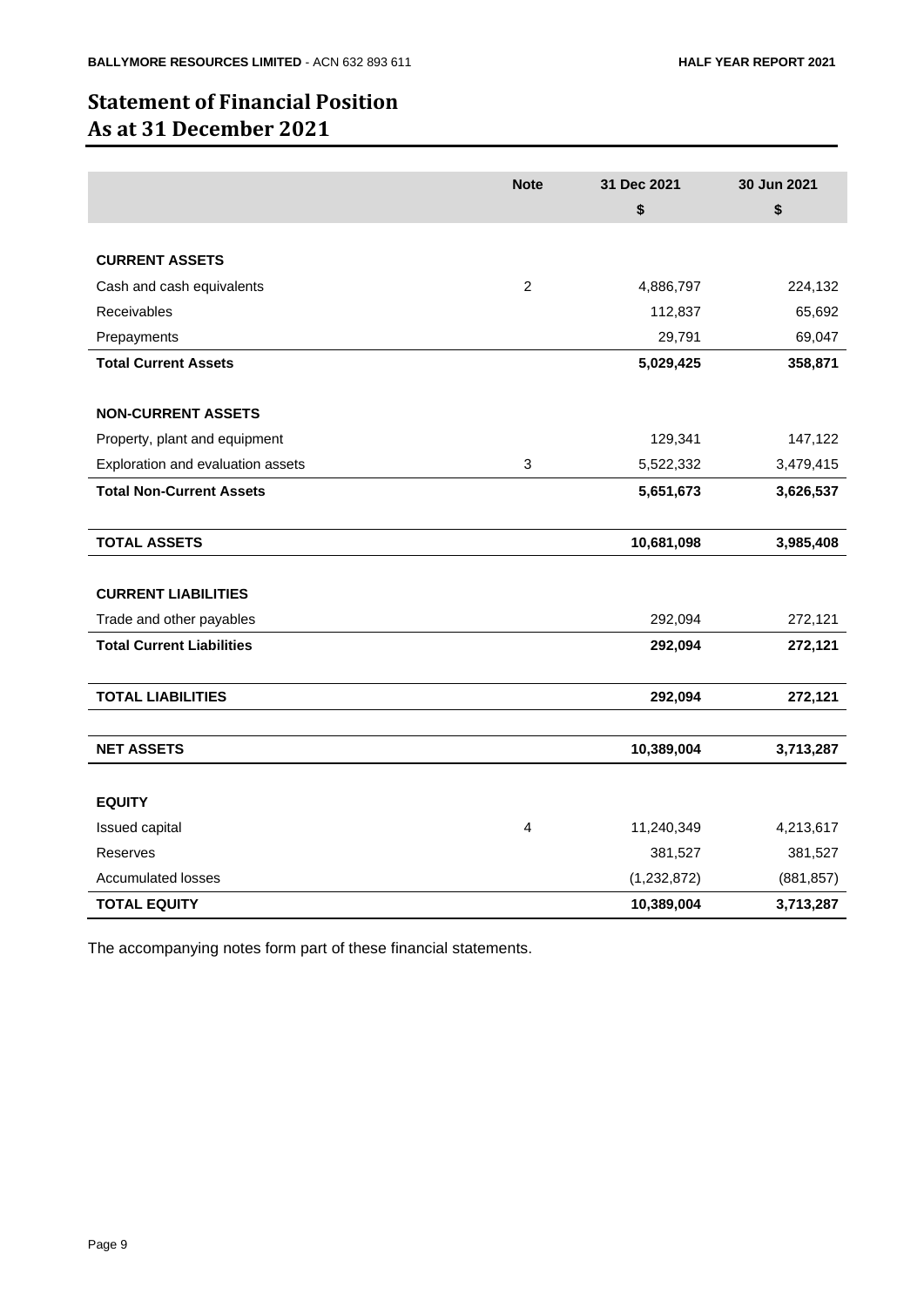## **Statement of Changes in Equity For the Half-Year Ended 31 December 2021**

|                                                         | <b>Note</b> | <b>Issued Capital</b> | <b>Reserve</b> | <b>Accumulated</b><br><b>Losses</b> | <b>Total Equity</b> |
|---------------------------------------------------------|-------------|-----------------------|----------------|-------------------------------------|---------------------|
|                                                         |             | \$                    | \$             | \$                                  | \$                  |
| Balance at 1 July 2020                                  |             | 730,873               | 205,528        | (313, 189)                          | 623,212             |
|                                                         |             |                       |                |                                     |                     |
| Loss for the period                                     |             |                       |                | (178, 650)                          | (178, 650)          |
| <b>Total comprehensive loss</b>                         |             |                       |                | (178, 650)                          | (178, 650)          |
|                                                         |             |                       |                |                                     |                     |
| Transactions with owners in their capacity<br>as owners |             |                       |                |                                     |                     |
| Issue of shares                                         | 4           | 3,482,744             |                |                                     | 3,482,744           |
| Share-based payments                                    | 10          |                       | 109,981        |                                     | 109,981             |
| <b>Balance at 31 December 2020</b>                      |             | 4,213,617             | 315,509        | (491, 839)                          | 4,037,287           |
|                                                         |             |                       |                |                                     |                     |
| Balance at 1 July 2021                                  |             | 4,213,617             | 381,527        | (881, 857)                          | 3,713,287           |
| Loss for the period                                     |             |                       |                | (351, 015)                          | (351, 015)          |
| <b>Total comprehensive loss</b>                         |             |                       |                | (351, 015)                          | (351, 015)          |
| Transactions with owners in their capacity<br>as owners |             |                       |                |                                     |                     |
| Issue of shares                                         | 4           | 6,999,983             |                |                                     | 6,999,983           |
| Share based payments                                    | 10          | 440,000               |                |                                     | 440,000             |
| Share issue costs                                       |             | (413, 251)            |                |                                     | (413, 252)          |
| <b>Balance at 31 December 2021</b>                      |             | 11,240,349            | 381,527        | (1, 232, 872)                       | 10,389,004          |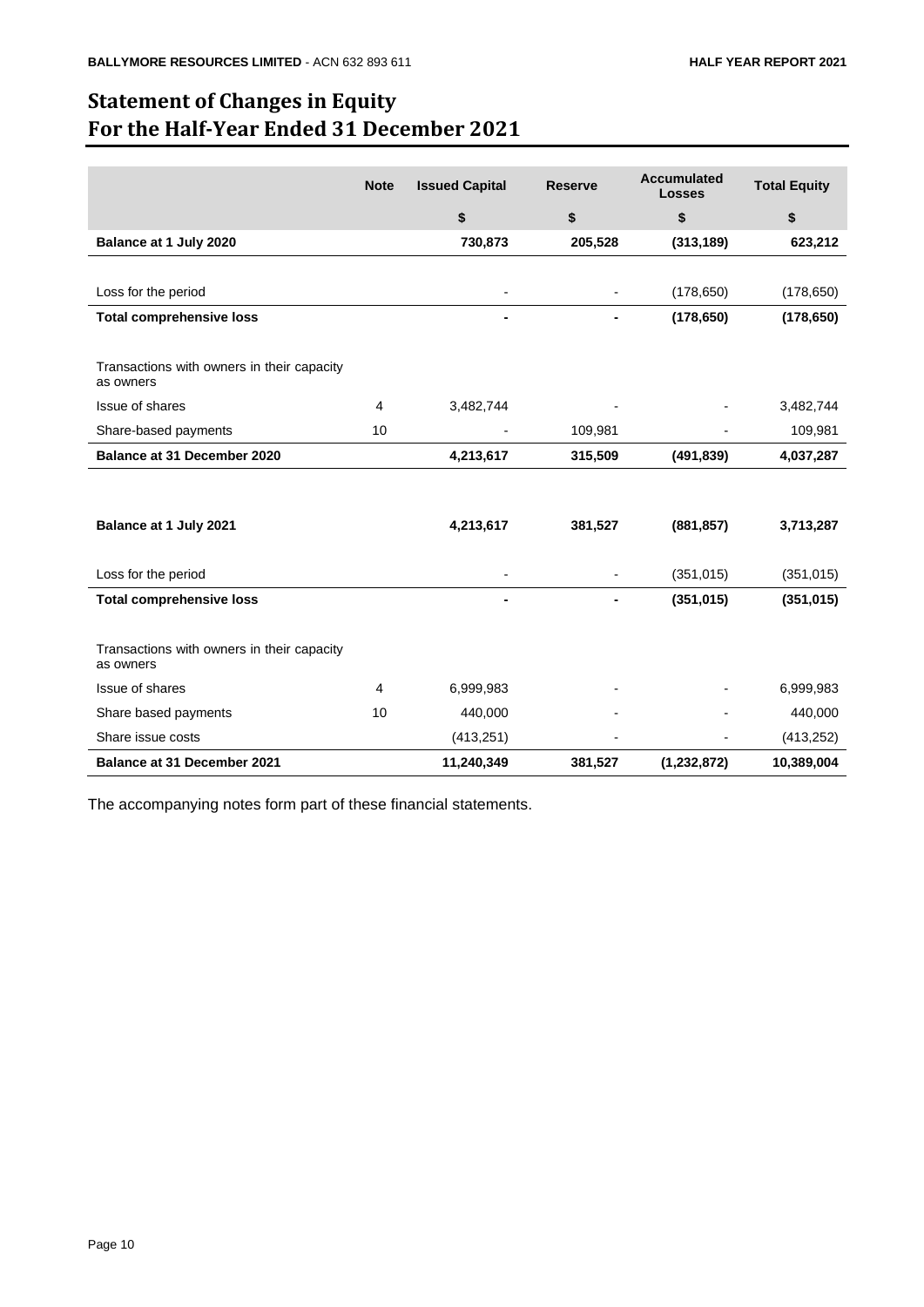## **Statement of Cash Flows For the Half-Year Ended 31 December 2021**

|                                                                            | 31 Dec 2021<br>\$ | 31 Dec 2020<br>\$ |
|----------------------------------------------------------------------------|-------------------|-------------------|
|                                                                            |                   |                   |
| <b>CASH FLOWS FROM OPERATING ACTIVITIES</b>                                |                   |                   |
| Interest receipts                                                          | 193               | 313               |
| Payments to suppliers and employees                                        | (362, 405)        | (52, 743)         |
| Net cash used in operating activities                                      | (362, 212)        | (52, 430)         |
|                                                                            |                   |                   |
| <b>CASH FLOWS FROM INVESTING ACTIVITIES</b>                                |                   |                   |
| Payments for exploration and evaluation assets                             |                   |                   |
| Purchase prices paid to acquire tenements<br>3<br>$\overline{\phantom{a}}$ | (200,000)         | (290,000)         |
| Other tenement acquisition costs<br>$\blacksquare$                         |                   | (40, 650)         |
| Capitalised exploration expenditure                                        | (1,361,871)       | (1,726,264)       |
| Purchase of property, plant and equipment                                  |                   | (153, 274)        |
| Net cash used in investing activities                                      | (1,561,871)       | (2, 210, 188)     |
|                                                                            |                   |                   |
| <b>CASH FLOWS FROM FINANCING ACTIVITIES</b>                                |                   |                   |
| Proceeds from issue of shares<br>4                                         | 7,000,000         | 3,482,744         |
| Share issue costs<br>4                                                     | (413, 251)        |                   |
| Net cash provided by financing activities                                  | 6,586,749         | 3,482,744         |
|                                                                            |                   |                   |
| Net increase in cash held                                                  | 4,662,665         | 1,220,126         |
|                                                                            |                   |                   |
| Cash at beginning of the period                                            | 224,132           | 411,358           |
|                                                                            |                   |                   |
| 2<br>Cash at end of the period                                             | 4,886,797         | 1,631,484         |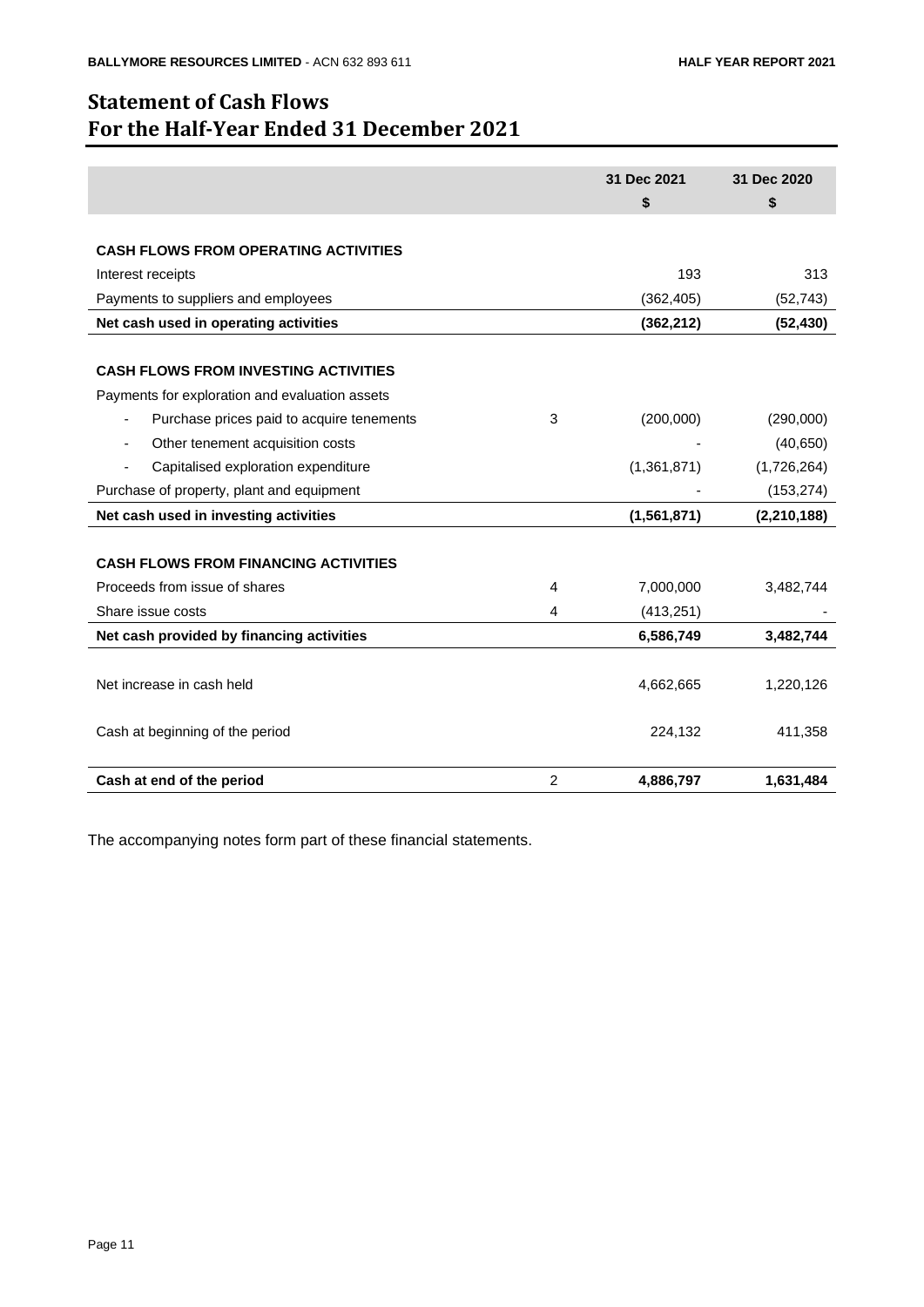## **Notes to the Financial Statements For the Half-Year Ended 31 December 2021**

#### **NOTE 1: SUMMARY OF SIGNIFICANT ACCOUNTING POLICIES**

These general purpose financial statements for the interim half-year reporting period ended 31 December 2021 have been prepared in accordance with the Corporations Act 2001 and Australian Accounting Standard AASB 134 "Interim Financial Reporting". Compliance with AASB 134 ensures compliance with International Financial Reporting Standard IAS 34 'Interim Financial Reporting'. The financial statements are presented in Australian dollars.

The financial report was authorised for issue on 2 March 2022 by the directors of the Company.

Ballymore Resources Limited (the "Company") is a public company, incorporated and domiciled in Australia.

These half year financial statements do not include all the notes of the type normally included in annual financial statements and therefore cannot be expected to provide as full an understanding of the financial performance, financial position and financing and investing activities of the Company as the full financial statements. Accordingly, these half year financial statements are to be read in conjunction with the annual financial statements for the year ended 30 June 2021.

The same accounting policies and methods of computation have generally been followed in these half-year financial statements as compared with the most recent annual financial statements except for the adoption of new and amended standards as set out below.

When preparing the financial statements, management undertakes a number of judgements, estimates and assumptions about recognition and measurement of assets, liabilities, income and expenses. The actual results may differ from the judgements, estimates and assumptions made by management, and will seldom equal the estimated results. Information about significant judgements, estimates and assumptions that have the most significant effect on recognition and measurement of assets, liabilities, income and expense is provided below.

#### **Going Concern**

The financial statements have been prepared on a going concern basis which contemplates the continuity of normal business activities and the realisation of assets and discharge of liabilities in the ordinary course of business.

For the half year ended 31 December 2021 the Company generated a loss of \$351,015 and incurred operating cash outflows of \$362,212 and investing cash outflows of \$1,561,871. As at 31 December 2021 the Company has cash and cash equivalents of \$4,886,797 and net assets of \$10,389,004.

The Company's ability to continue to adopt the going concern assumption will depend upon the Company being able to manage its liquidity requirement and by taking some or all of the following actions:

- 1. raising additional capital;
- 2. successful exploration and subsequent exploitation of the Company's tenements; and
- 3. reducing its working capital expenditure.

The directors have concluded as a result of the requirement to raise funds in the future there exists a material uncertainty that may cast significant doubt regarding the Company's ability to continue as a going concern and therefore, the Company may be unable to realise their assets and discharge their liabilities in the normal course of business. Nevertheless, after taking into account the current financial position of the Company, and the Company's ability to raise further capital, the directors have a reasonable expectation that the Company will have adequate resources to fund its future operational requirements and for these reasons they continue to adopt the going concern basis in preparing the financial report.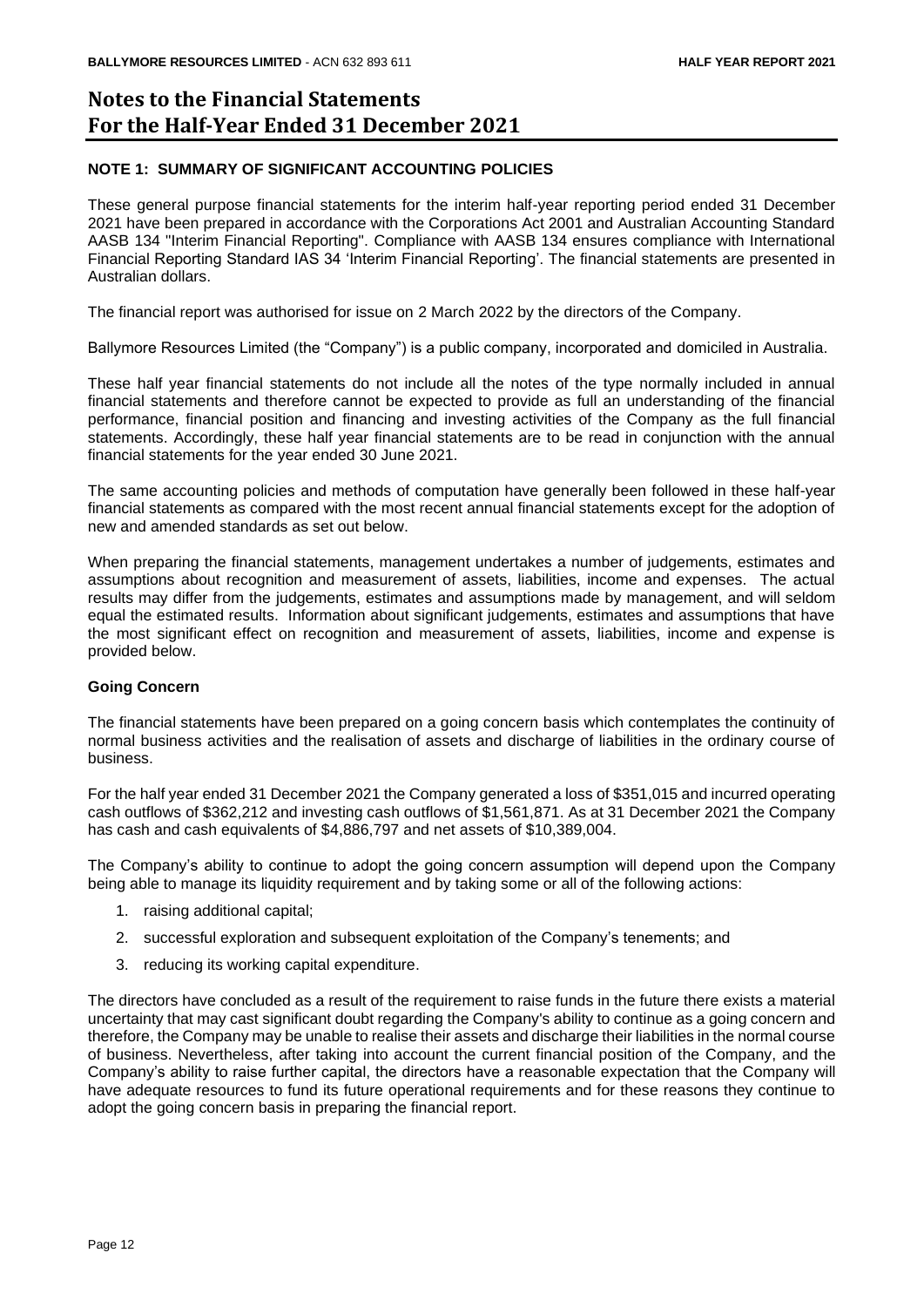#### **NOTE 1: SUMMARY OF SIGNIFICANT ACCOUNTING POLICIES** (Continued)

#### **Going Concern** (Continued)

Should the Company be unable to continue as a going concern, it may be required to realise its assets and extinguish its liabilities other than in the ordinary course of business, and at amounts that differ from those stated in the financial statements. This financial report does not include any adjustments relating to the recoverability and classification of recorded asset amounts or the amounts or classification of liabilities and appropriate disclosures that may be necessary should the Company be unable to continue as a going concern. The financial statements have been prepared on a going concern basis which contemplates the continuity of normal business activities and the realisation of assets and discharge of liabilities in the ordinary course of business.

#### **Exploration and Evaluation Assets**

Exploration and evaluation expenditure incurred is accumulated in respect of each identifiable area of interest. Such expenditures comprise net direct costs and an appropriate portion of related overhead expenditure but do not include overheads or administration expenditure not having a specific nexus with a particular area of interest. These costs are only carried forward to the extent that they are expected to be recouped through the successful development of the area or where activities in the area have not yet reached a stage which permits reasonable assessment of the existence of economically recoverable reserves and active or significant operations in relation to the area are continuing.

A regular review is undertaken on each area of interest to determine the appropriateness of continuing to carry forward costs in relation to that area of interest. A provision is raised against exploration and evaluation assets where the directors are of the opinion that the carried forward net cost may not be recoverable or the right of tenure in the area lapses. The increase in the provision is charged against the results for the year. Accumulated costs in relation to an abandoned area are written off in full against profit or loss in the year in which the decision to abandon the area is made.

When production commences, the accumulated costs for the relevant area of interest are amortised over the life of the area according to the rate of depletion of the economically recoverable reserves.

#### **New and Amended Standards and Interpretations for Future Periods**

The Company has adopted all of the new or amended Accounting Standards and Interpretations issued by the AASB that are necessary for the current reporting period. Adoption of these new and amended standards and interpretations did not have material impact to the financial statements.

#### **NOTE 2: CASH AND CASH EQUIVALENTS**

|              | 31 Dec 21 | 30 Jun 21 |
|--------------|-----------|-----------|
|              |           |           |
| Cash at bank | 4,886,797 | 224,132   |
|              | 4,886,797 | 224,132   |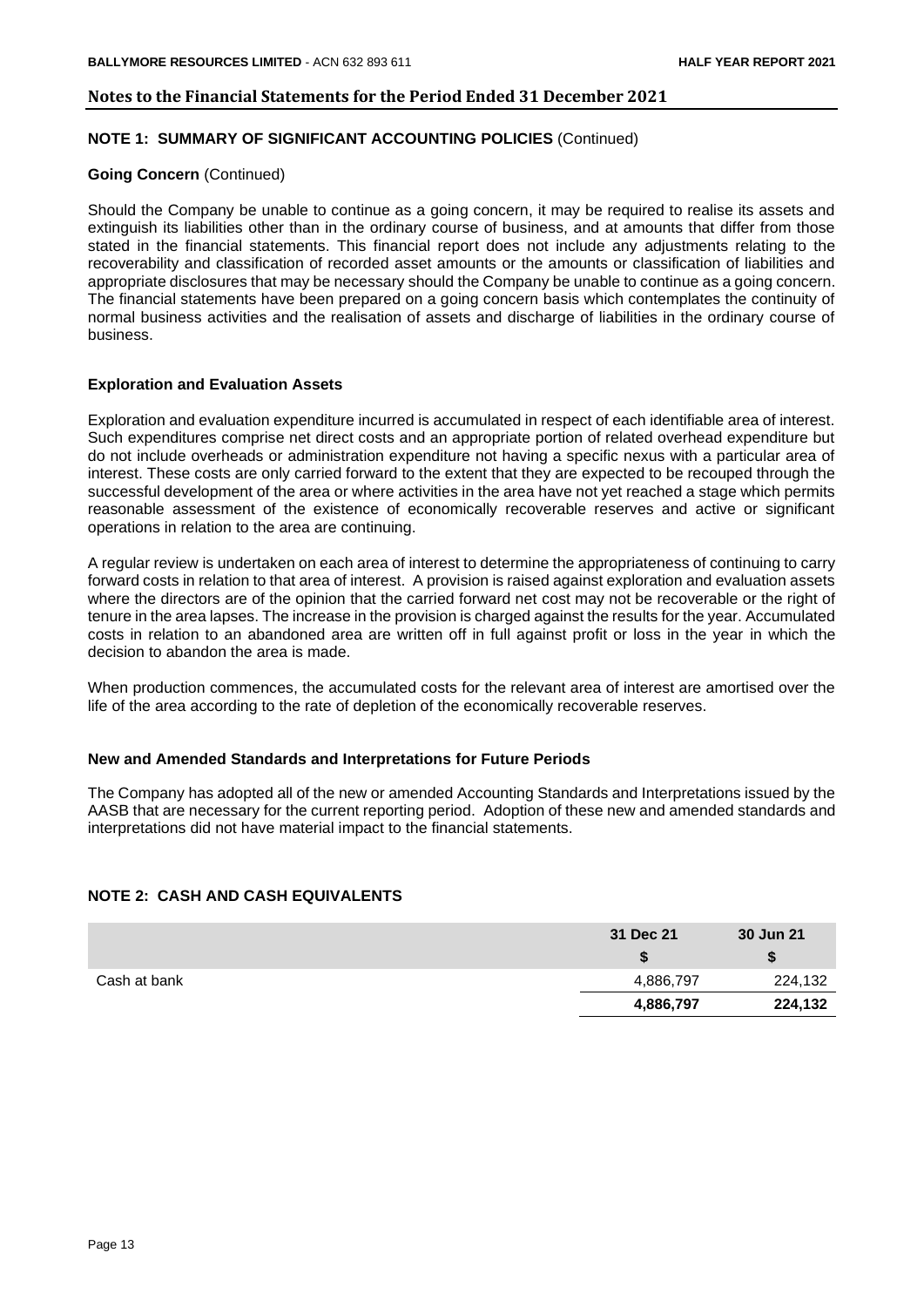#### **NOTE 3: EXPLORATION AND EVALUATION ASSETS**

|                                                                                                | 31 Dec 21     | 30 Jun 21          |
|------------------------------------------------------------------------------------------------|---------------|--------------------|
|                                                                                                | \$            | \$                 |
| Exploration and evaluation expenditure carried forward in respect of<br>areas of interest are: |               |                    |
| Acquisitions - at cost                                                                         | 1,354,016     | 714,016            |
| Exploration and evaluation phase - at cost                                                     | 4,168,316     | 2,765,399          |
|                                                                                                | 5,522,332     | 3,479,415          |
| Movement in exploration and evaluation assets:                                                 |               |                    |
| Acquisitions:                                                                                  |               |                    |
| Opening balance - at cost                                                                      | 714,016       | 153,395            |
| Acquisition costs - consideration paid to acquire projects                                     | 640,000(3)(4) | $515,000^{(1)(2)}$ |
| Acquisition costs - other project acquisition costs                                            |               | 45,621             |
| Total acquisitions costs                                                                       | 1,354,016     | 714,016            |
| Exploration and evaluation phase – at cost:                                                    |               |                    |
| Opening balance - at cost                                                                      | 2,765,399     | 207,981            |
| Capitalised exploration expenditure                                                            | 1,402,917     | 2,557,418          |
| Total exploration and evaluation phase – at cost:                                              | 4,168,316     | 2,765,399          |
| Carrying amount at the end of the period                                                       | 5,522,332     | 3,479,415          |

Recoverability of the carrying amount of exploration assets is dependent on the successful development and commercial exploitation of projects, or alternatively, through the sale of the areas of interest.

Notes for the above table are:

- (1) On 20 June 2020 the Company entered into a Mining Asset Sale Agreement to acquire EPM14255, ML10340 and ML10341 (forming part of the Dittmer Project). The total cash consideration was \$490,000 payable upon achievement of certain conditions, with \$290,000 paid in December 2020 upon the successful transfer of the title and ownership of the licences to Ballymore, and the balance of \$200,000 paid in June 2021 after the successful transfer of the title and ownership of the licences to Ballymore.
- (2) In June 2020 the Company entered into a Mining Asset Sale Agreement to acquire EPM26912, forming part of the Dittmer Project. The consideration price of \$25,000 was paid in February 2021 upon the successful transfer of the title and ownership of the licence to Ballymore.
- (3) On 2 December 2021, the Company issued 2,000,000 shares to acquire the remaining 49% interest in the Ravenswood Project. The closing share price on 2 December 2021 was \$0.22, valuing the shares at \$440,000.
- (4) Pursuant to a Royalty Deed forming part of the Mining Asset Sale Agreement to acquire EPM14255, ML10340 and ML10341 (forming part of the Dittmer Project), in December 2021 the Company paid \$200,000, which will be set off against future royalties payable by the Company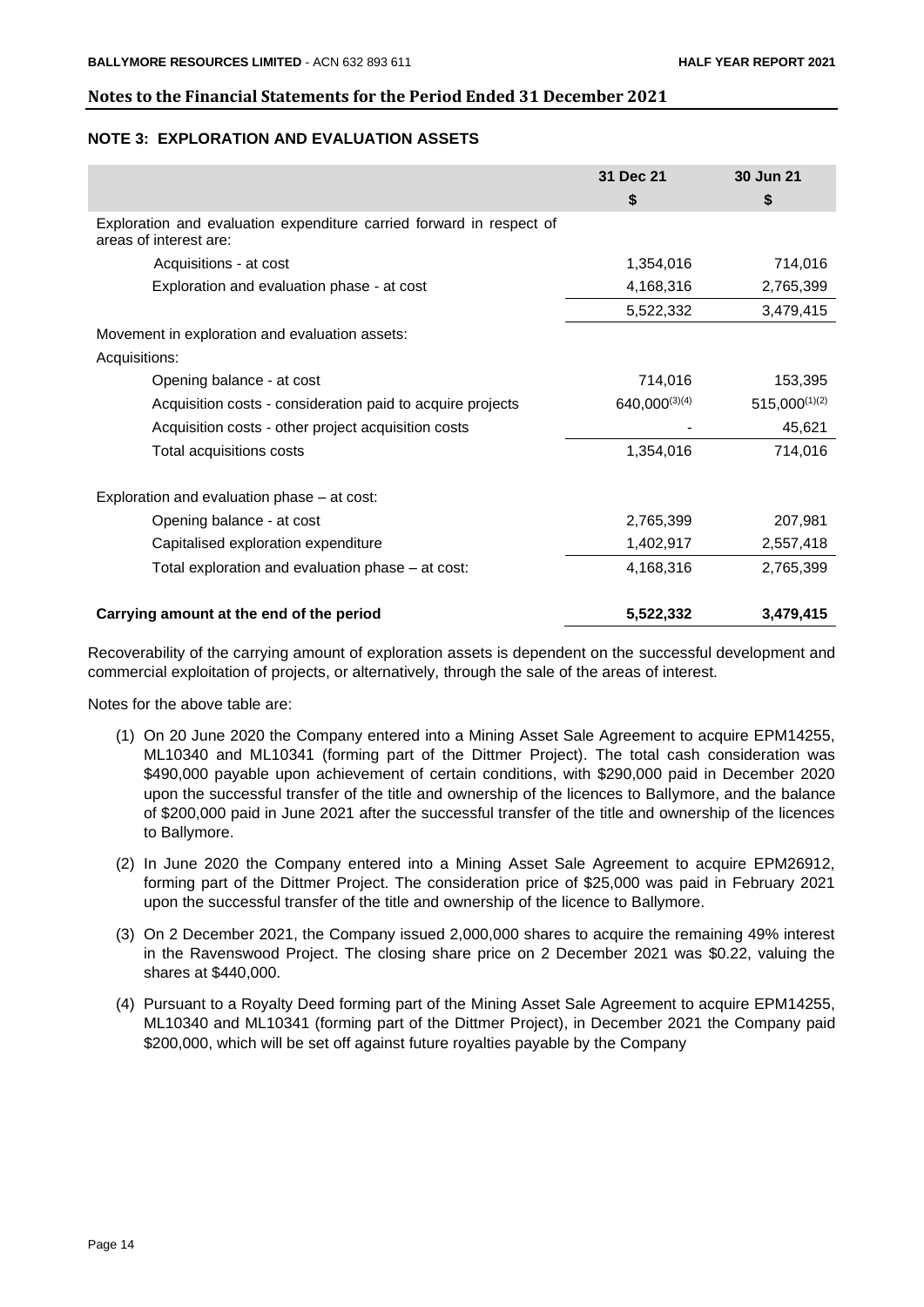#### **NOTE 4: CONTRIBUTED EQUITY**

#### **Fully paid ordinary shares**

|                                        |     | 31 Dec 21               |            | 30 Jun 21               |           |
|----------------------------------------|-----|-------------------------|------------|-------------------------|-----------|
|                                        |     | No. of<br><b>Shares</b> | \$         | No. of<br><b>Shares</b> | \$        |
| Balance at the beginning of the period |     | 120,356,132             | 4,213,617  | 48,568,919              | 730,873   |
| Share issues:                          |     |                         |            |                         |           |
| Placement - August 2020                | (a) |                         | ۰          | 11,609,147              | 3,482,744 |
| Share split - May 2021                 | (b) |                         |            | 60,178,066              |           |
| Cancellation of shares - July 2021     | (c) | (33,998,243)            | (17)       |                         |           |
| Initial Public Offering - August 2021  | (d) | 35,000,000              | 7,000,000  |                         |           |
| Project acquisition - December 2021    | (e) | 2,000,000               | 440.000    |                         |           |
| Share issue costs                      | (d) |                         | (413,251)  |                         |           |
| Balance as at 31 December 2021         |     | 123,357,889             | 11,240,349 | 120,356,132             | 4,213,617 |

Ordinary shareholders are entitled to participate in dividends and the proceeds on the winding up of the company in proportion to the number of and amount paid on the shares held. Every ordinary shareholder present at a meeting in person or by proxy is entitled to one vote on a show of hands or by poll. Ordinary shares have no par value.

Notes for the above table are:

- (a) In August 2020, 11,609,147 shares were issued at \$0.30 each, raising \$3,482,744.
- (b) In May 2021 the Company undertook a (2 for 1) share/option split resulting in 60,178,066 new shares being issued.
- (c) In July 2021 the Company undertook a selective share buy-back, as approved by shareholders, resulting in 33,998,243 shares being bought back and cancelled.
- (d) In August 2021 the Company completed an Initial Public Offering and listing on the ASX, issuing 35,000,000 shares at \$0.20 each, raising \$7,000,000 (before costs of \$413,251).
- (e) On 2 December 2021, the Company issued 2,000,000 shares to acquire the remaining 49% interest in the Ravenswood Project. The closing share price on 2 December 2021 was \$0.22, valuing the shares at \$440,000.

#### **Unlisted Options**

|                                         |     | Weighted<br>average<br>exercise price | 31 Dec 2021<br>No. of<br><b>Options</b> | Weighted<br>average<br>exercise price | 30 Jun 2021<br>No. of<br><b>Options</b> |
|-----------------------------------------|-----|---------------------------------------|-----------------------------------------|---------------------------------------|-----------------------------------------|
| <b>Unlisted Share Options</b>           |     | \$0.241                               | 5,520,000                               | \$0.241                               | 5,520,000                               |
| Balance at the beginning of the period  |     | \$0.241                               | 5,520,000                               | \$0.300                               | 10,000,000                              |
| Change of options during the period:    |     |                                       |                                         |                                       |                                         |
| Issued to employees - November 2020     |     |                                       |                                         |                                       | 620,000                                 |
| Issued to consultant - April 2021       |     |                                       |                                         |                                       | 400,000                                 |
| Options cancelled - April 2021          | (f) |                                       |                                         |                                       | (2,500,000)                             |
| Share/Option split (2 for 1) - May 2021 | (g) |                                       |                                         |                                       | 8,520,000                               |
| Options cancelled - June 2021           | (h) |                                       |                                         |                                       | (11,520,000)                            |
| Exercisable at end of period            |     | \$0.241                               | 5,520,000                               | \$0.241                               | 5,520,000                               |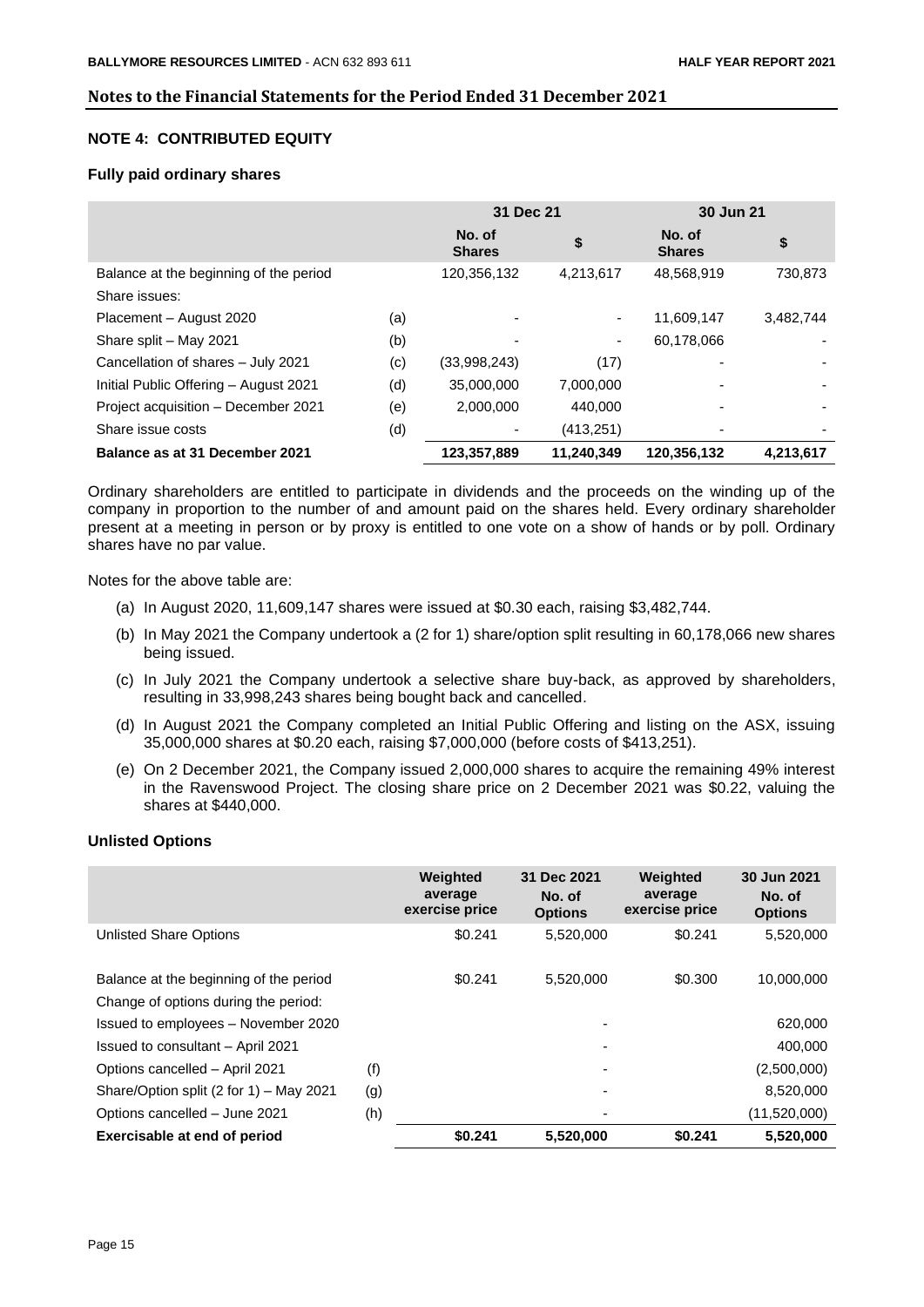#### **NOTE 4: CONTRIBUTED EQUITY (continued)**

Notes for the above table:

- (f) In April 2021 the Company undertook a selective option cancellation.
- (g) In May 2021 the Company undertook a (2 for 1) share/option split resulting in 8,520,000 new options being issued.
- (h) In June 2021 the Company undertook a selective option cancellation and option repricing (from \$0.15 to \$0.25 per option).

#### **NOTE 5: OPERATING SEGMENTS**

#### **Segment Information**

#### **Identification of reportable segments**

The Company does not have any products or services that it derives revenue from. The Company's exploration and development activities in Australia is the Company's sole focus.

Accordingly, management currently identifies the Company as having only one reportable segment, being the exploration of mineral projects in Australia. There have been no changes in the reporting segments during the year. Accordingly, all significant operating decisions are based upon analysis of the Company as one segment. The financial results from this segment are equivalent to the financial statements of the Company as a whole.

#### **NOTE 6: EVENTS AFTER THE END OF THE REPORTING PERIOD**

There are no matters or circumstances that have arisen since the end of the period which will significantly affect, or may significantly affect, the state of affairs or operations of the Company in future financial periods.

#### **NOTE 7: COMMITMENTS**

#### **(a) Exploration Commitments**

The Company has certain obligations to expend minimum amounts on exploration in tenement areas, or obligations to complete defined exploration programs (with budgets submitted). These obligations may be varied from time to time and are expected to be fulfilled in the normal course of operations of the Company.

The following commitments exist at reporting date but have not been brought to account. If the relevant option to acquire a mineral tenement is relinquished the expenditure commitment also ceases. The Company has the option to negotiate new terms or relinquish the tenements and also to meet expenditure requirements by joint venture or farm-in arrangements.

|                                              | 31 Dec 2021              | 30 Jun 2021 |
|----------------------------------------------|--------------------------|-------------|
|                                              | S                        | \$          |
| Not later than 1 year                        | 834,766                  | 975,142     |
| Later than 1 year but not later than 5 years | 3,535,714                | 2,159,249   |
| Later than 5 years                           | $\overline{\phantom{0}}$ | -           |
| <b>Total commitment</b>                      | 4,370,480                | 3,134,391   |

#### **(b) Short-term Lease Commitments**

The Company has no short-term leases.

#### **(c) Capital Commitments**

The Company has no capital commitments.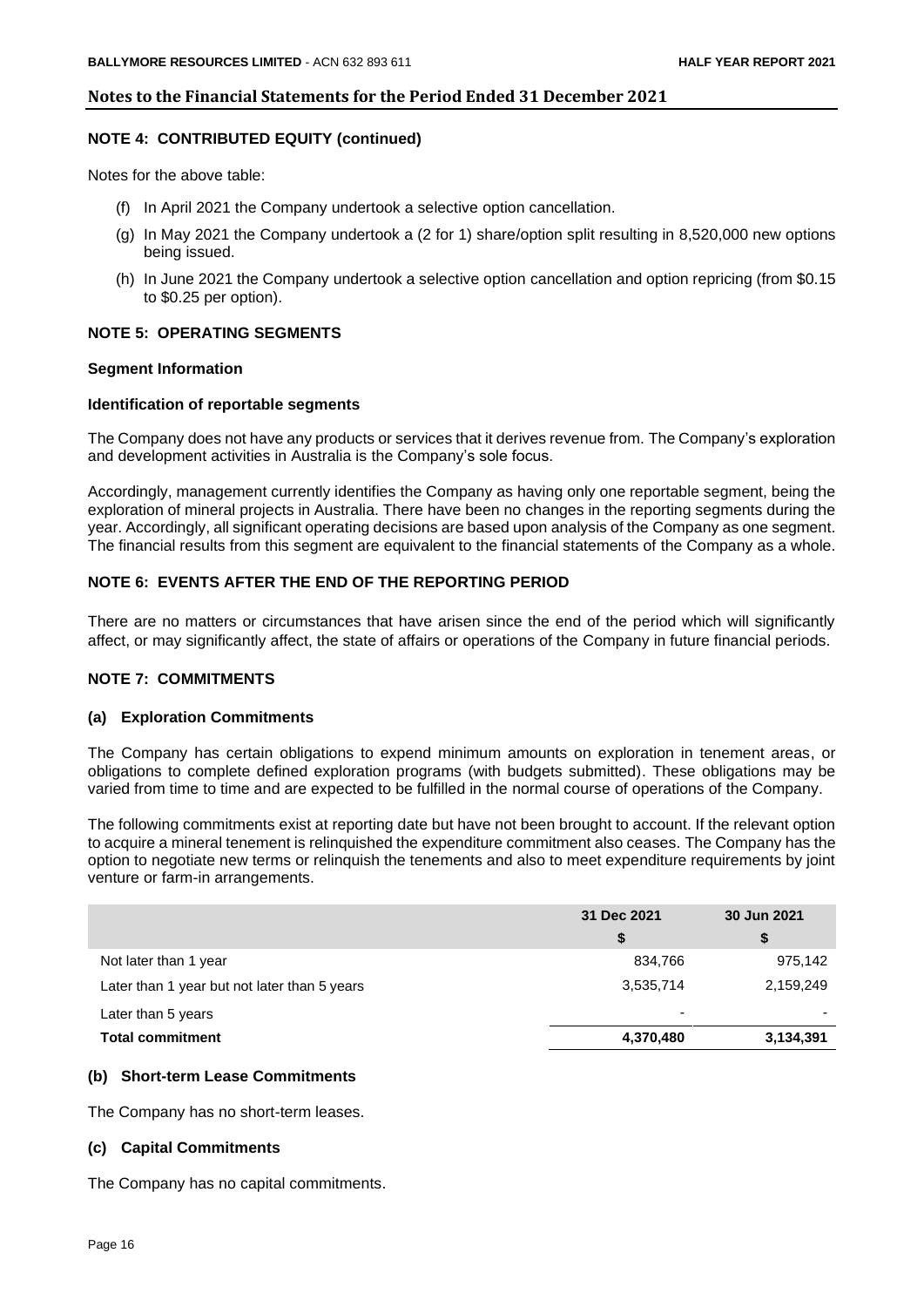#### **NOTE 8: CONTINGENT LIABILITIES**

As set out in Note 3, the Company entered into a Mining Asset Sale Agreement to acquire EPM14255, ML10340 and ML10341 (forming part of the Dittmer Project). The agreement includes a royalty of 5.0% of all revenue from future mining activities. Pursuant to a Royalty Deed (forming part of the Mining Asset Sale Agreement), in December 2021 the Company paid \$200,000, which will be set off against future royalties payable by the Company. The Company has the option to acquire the royalty for \$3.75million.

There were no other contingent liabilities at the end of the reporting period.

#### **NOTE 9: RELATED PARTY TRANSACTIONS**

#### **Key Management Personnel**

|                               | 31 Dec 21 | 31 Dec 20 |  |
|-------------------------------|-----------|-----------|--|
|                               | \$        | \$        |  |
| Short-term employee benefits  | 344,303   | 166,667   |  |
| Post employment benefits      | 24,331    | 15,833    |  |
| Long term employment benefits | $\,$ $\,$ | 12,821    |  |
|                               | 368,634   | 195,321   |  |

There were no other related party transactions during the half-year ended 31 December 2021.

#### **NOTE 10: SHARE-BASED PAYMENTS**

#### **Director and Employee Share-based Payments**

Share-based payment expense recognised during the reporting period:

|                             | 31 Dec 21                | 31 Dec 20 |
|-----------------------------|--------------------------|-----------|
|                             |                          |           |
| Options issued to employees | $\blacksquare$           | 109,981   |
|                             | $\overline{\phantom{a}}$ | 109,981   |

#### **Acquisition Share-based Payments**

Share-based payment capitalised to Exploration and Evaluation Assets:

|                                                      | 31-Dec-21 | 31-Dec-20 |
|------------------------------------------------------|-----------|-----------|
|                                                      |           |           |
| Shares issued for project acquisition <sup>(1)</sup> | 440.000   |           |

Notes for the above table are:

(1) On 2 December 2021, the Company issued 2,000,000 shares to acquire the remaining 49% interest in the Ravenswood Project. The closing share price on 2 December 2021 was \$0.22, valuing the shares at \$440,000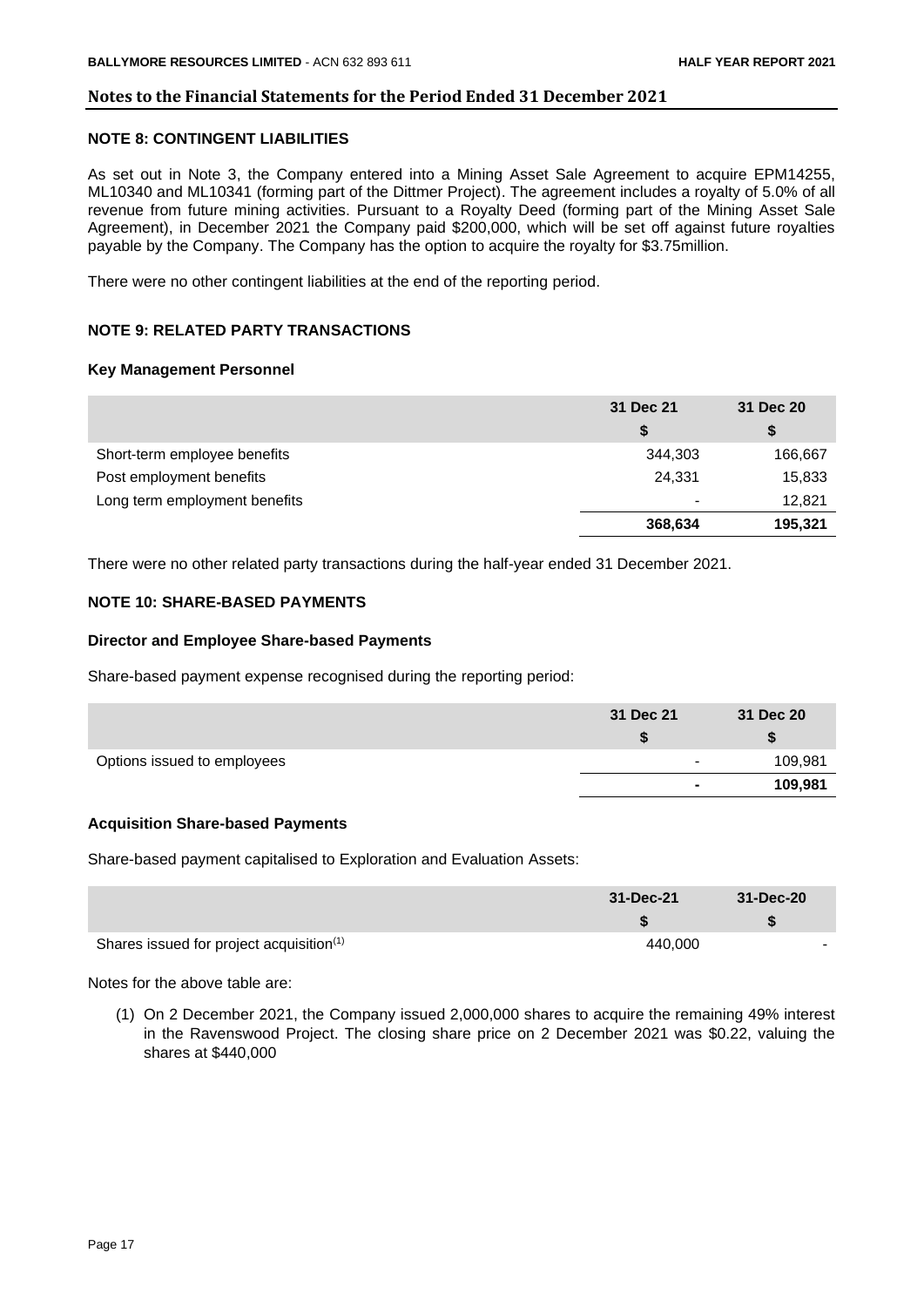## **Directors' Declaration**

The Directors of the Company declare that:

The financial statements and notes are in accordance with the Corporations Act 2001 and:

- (a) comply with Australian Accounting Standard AASB 134 'Interim Financial Reporting', the Corporations Regulations 2001 and other mandatory professional reporting requirements; and
- (b) give a true and fair view of the Company's financial position as at 31 December 2021 and of the performance for the half-year ended 31 December 2021.

In the Directors' opinion there are reasonable grounds to believe that the Company will be able to pay its debts as and when they become due and payable.

This declaration is signed in accordance with a resolution of the Directors made pursuant to section 303(5)(a) of the Corporations Act 2001.

On behalf of the directors

 $\mathbb{Z}$ 

Nick Jorss Director

Dated: 2 March 2022 Brisbane, Queensland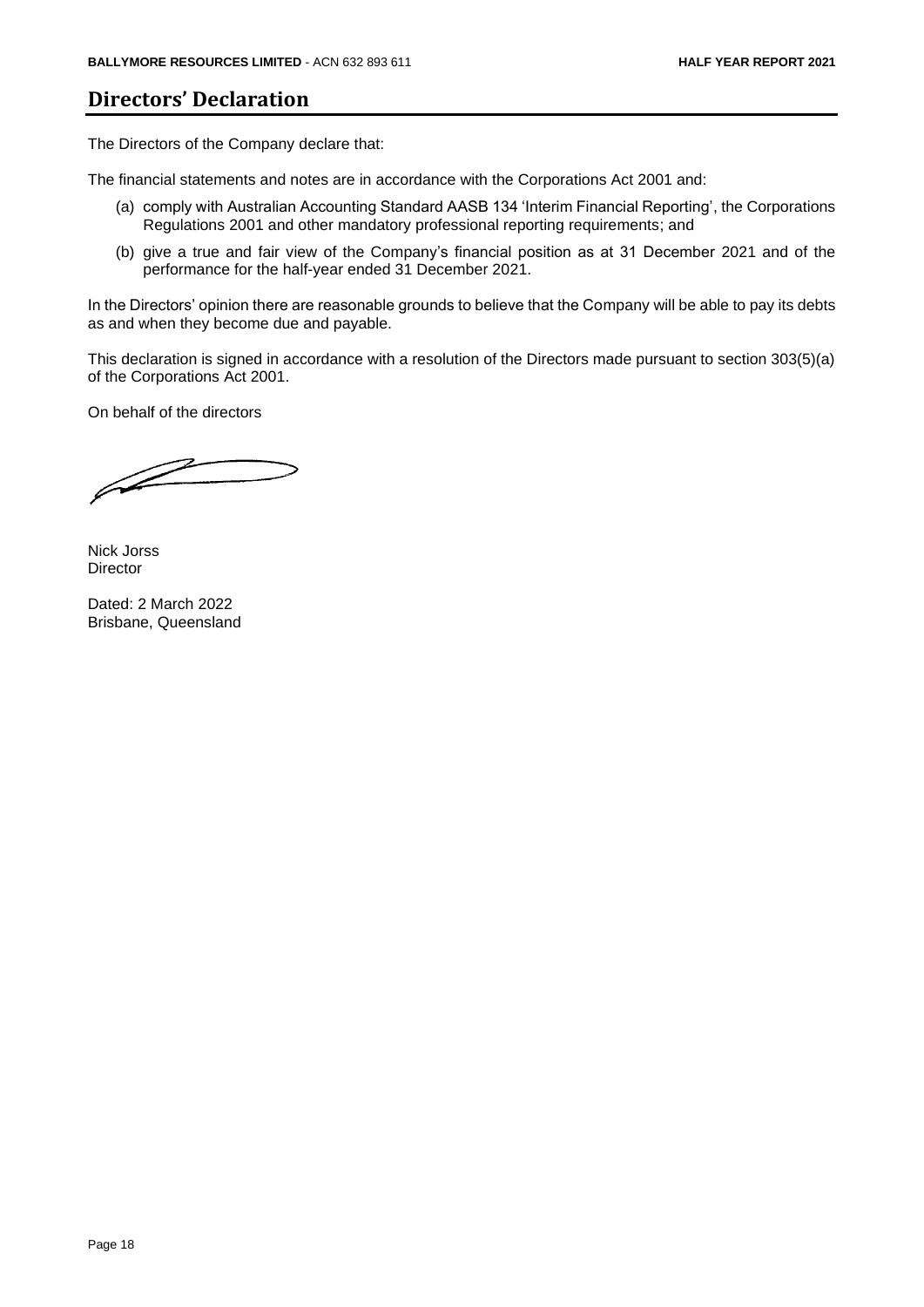

Level 10, 12 Creek St Brisbane QLD 4000 GPO Box 457 Brisbane QLD 4001 Australia

### **INDEPENDENT AUDITOR'S REVIEW REPORT**

To the members of Ballymore Resources Limited

### **Report on the Half-Year Financial Report**

#### **Conclusion**

We have reviewed the half-year financial report of Ballymore Resources Limited (the Company), which comprises the statement of financial position as at 31 December 2021, the statement of profit or loss and other comprehensive income, statement of changes in equity and statement of cash flows for the half-year ended on that date, a summary of significant accounting policies and other explanatory information, and the directors' declaration.

Based on our review, which is not an audit, we have not become aware of any matter that makes us believe that the accompanying half-year financial report of the Company does not comply with the *Corporations Act 2001* including:

- (i) Giving a true and fair view of the company's financial position as at 31 December 2021 and of its financial performance for the half-year ended on that date; and
- (ii) Complying with Accounting Standard AASB 134 *Interim Financial Reporting* and the *Corporations Regulations 2001*.

#### **Basis for conclusion**

We conducted our review in accordance with ASRE 2410 *Review of a Financial Report Performed by the Independent Auditor of the Entity*. Our responsibilities are further described in the Auditor's Responsibilities for the Review of the Financial Report section of our report. We are independent of the Company in accordance with the auditor independence requirements of the *Corporations Act 2001* and the ethical requirements of the Accounting Professional and Ethical Standards Board's APES 110 *Code of Ethics for Professional Accountants* (including Independence Standards) (the Code) that are relevant to the audit of the annual financial report in Australia. We have also fulfilled our other ethical responsibilities in accordance with the Code.

We confirm that the independence declaration required by the *Corporations Act 2001* which has been given to the directors of the Company, would be the same terms if given to the directors as at the time of this auditor's review report.

#### **Material uncertainty relating to going concern**

We draw attention to Note 1 in the financial report which describes the events and/or conditions which give rise to the existence of a material uncertainty that may cast significant doubt about the Company's ability to continue as a going concern and therefore the Company may be unable to realise its assets and discharge its liabilities in the normal course of business. Our conclusion is not modified in respect of this matter.